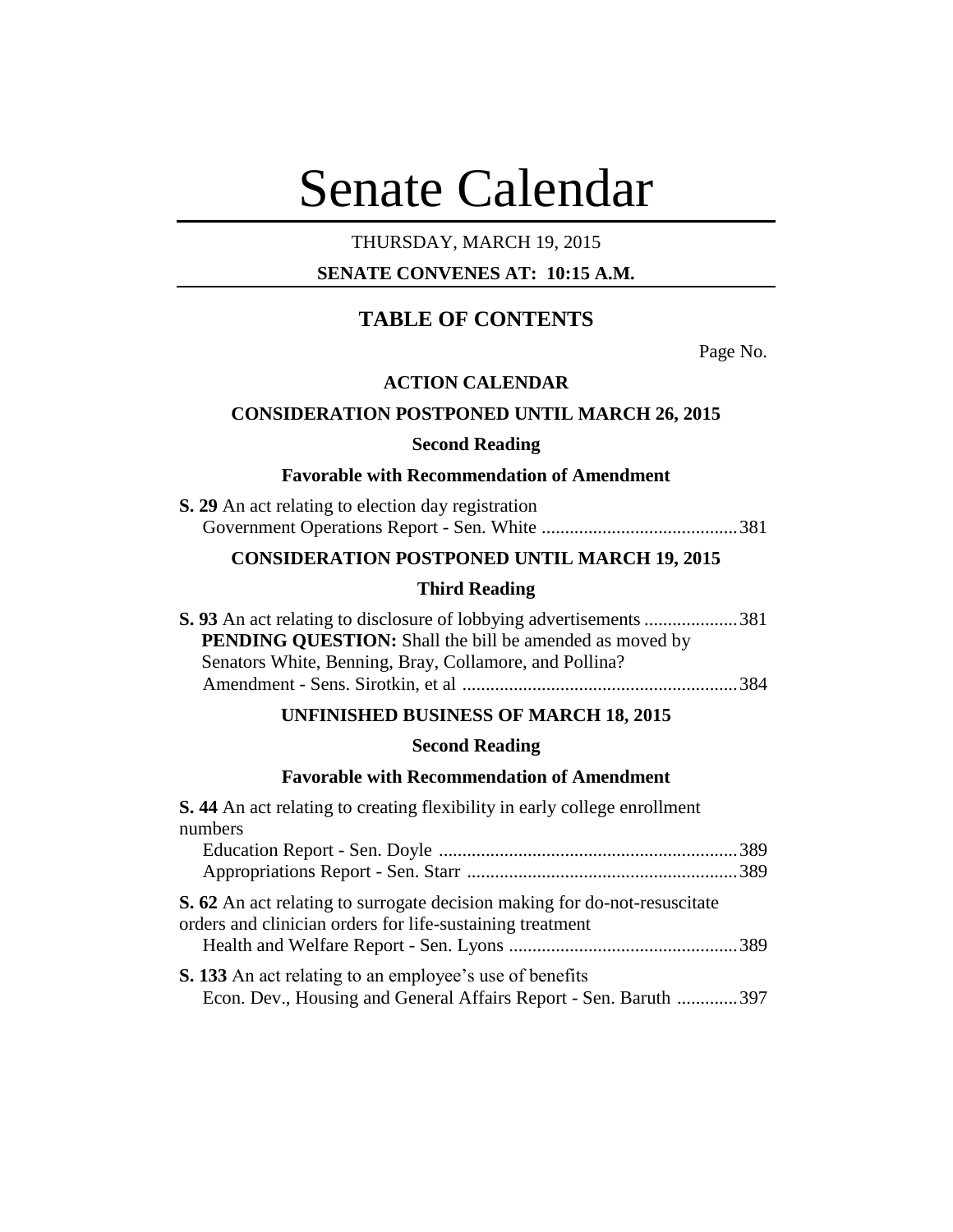## **NEW BUSINESS**

## **Third Reading**

| <b>S. 66</b> An act relating to persons who are deaf or hard of hearing 398     |  |
|---------------------------------------------------------------------------------|--|
| <b>S. 122</b> An act relating to miscellaneous changes to laws related to motor |  |

## **Committee Bills for Second Reading**

| <b>S. 137</b> An act relating to penalties for selling and dispensing marijuana 398<br>By the Committee on Judiciary |  |
|----------------------------------------------------------------------------------------------------------------------|--|
| By the Committee on Judiciary                                                                                        |  |

## **Second Reading**

## **Favorable with Recommendation of Amendment**

| <b>S.</b> 58 An act relating to requiring that the Defender General receive the |  |
|---------------------------------------------------------------------------------|--|
| same early retirement benefit as a State's Attorney                             |  |
|                                                                                 |  |
|                                                                                 |  |
|                                                                                 |  |

## **CONCURRENT RESOLUTIONS FOR NOTICE**

| H.C.R. 68-80 (For text of Resolutions, see Addendum to House Calendar |  |
|-----------------------------------------------------------------------|--|
|                                                                       |  |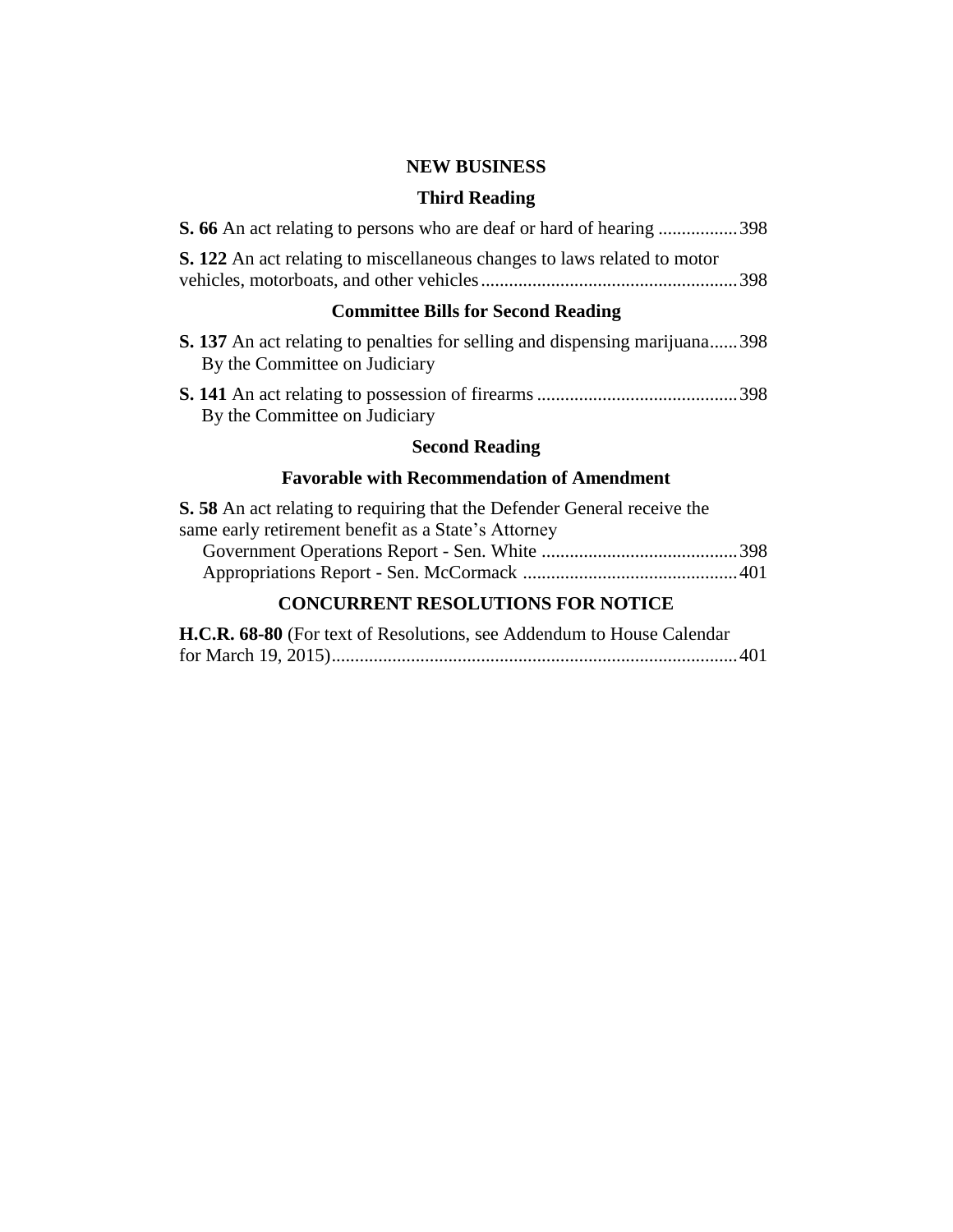## **ORDERS OF THE DAY**

#### **ACTION CALENDAR**

## **CONSIDERATION POSTPONED UNTIL MARCH 26, 2015**

#### **Second Reading**

## **Favorable with Recommendation of Amendment**

**S. 29.**

An act relating to election day registration.

## **Reported favorably with recommendation of amendment by Senator White for the Committee on Government Operations.**

(For text of report of the Committee on Government Operations, see Senate Calendar for March 18, 2015 page 340)

## **CONSIDERATION POSTPONED UNTIL MARCH 19, 2015**

## **Third Reading**

#### **S. 93.**

An act relating to disclosure of lobbying advertisements.

**PENDING QUESTION:** Shall the bill be amended as moved by Senators White, Benning, Bray, Collamore, and Pollina?

#### **Text of recommendation of amendment:**

First: By striking out Sec. 1 (findings) in its entirety and inserting in lieu thereof a new Sec. 1 to read as follows:

Sec. 1. FINDINGS

(a) The effective public disclosure of the identity and extent of the efforts of registered lobbyists, lobbying firms, and lobbyist employers to influence Vermont's legislators during the legislative session will increase public confidence in the integrity of the governmental process.

(b) Responsible representative government requires public awareness of the efforts of registered lobbyists, lobbying firms, and lobbyist employers to influence the public decision-making process in the Legislative Branch of Vermont's government.

(c) Requiring registered lobbyists, lobbying firms, and lobbyist employers to report significant advertising campaigns that are intended, designed, or calculated, to directly or indirectly influence legislative enables the public and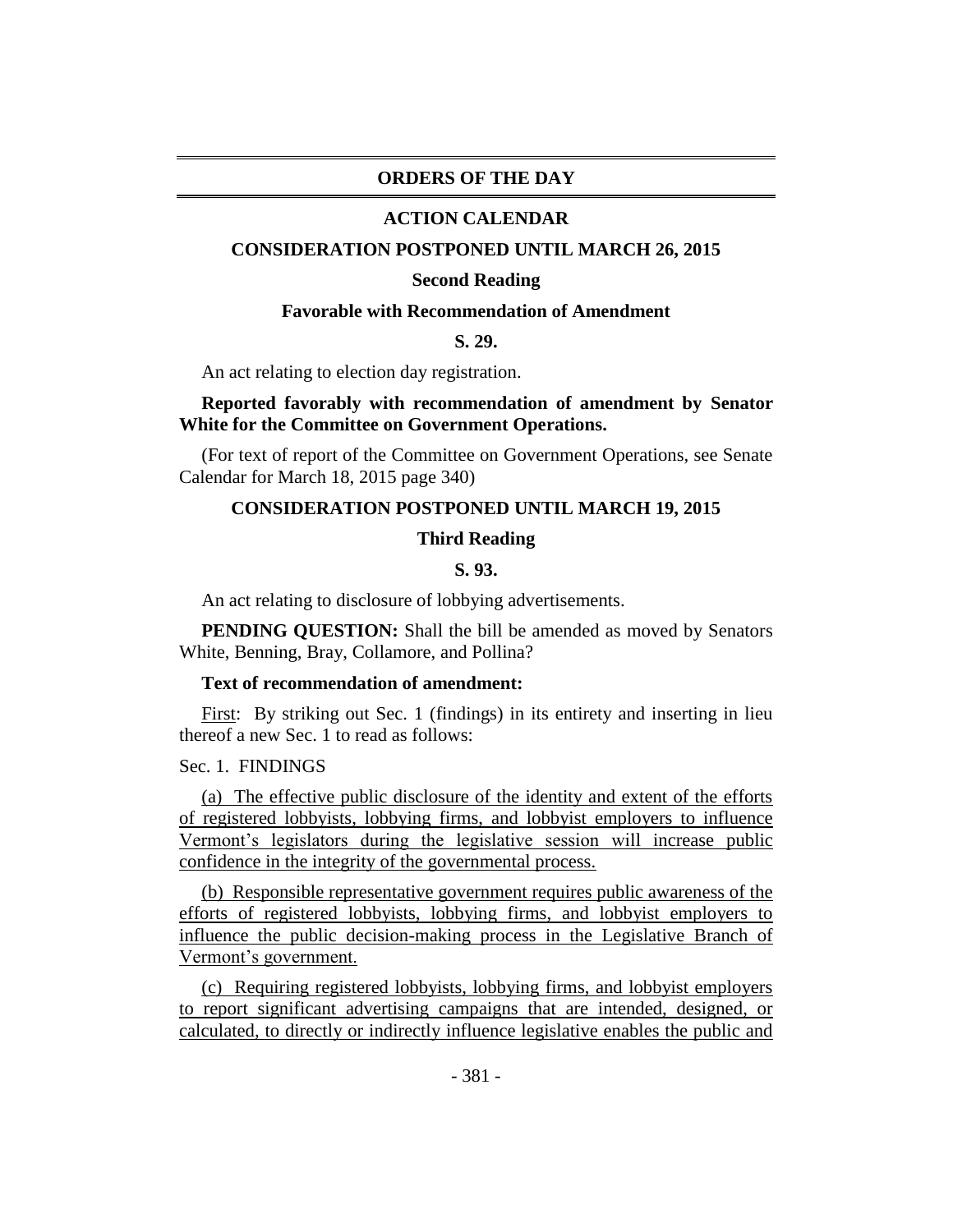legislators to evaluate better the pressures and content of the message when considering that action.

(d) The lack of detail in current required lobbying disclosure filings does not provide the public and legislators with enough relevant information about who is attempting to influence the legislative process through advertising, and the timing of current required lobbying disclosure filings prevents the public and legislators from evaluating the pressures and content of lobbying advertising at the time public policy is being debated.

(e) Requiring registered lobbyists, lobbying firms, and lobbyist employers to designate clearly the name of the lobbyist, lobbying firm, or lobbyist employer paying for an advertisement within the advertisement allows the public and legislators to determine who is attempting to influence the legislative process through advertising, to evaluate the pressures and content of lobbying advertising at the time when public policy is being debated, to trace coordinated advertising buys, and to track such spending over time.

Second: By striking out Sec. 2, 2 V.S.A. § 264c (identification in and report of certain lobbying advertisements) in its entirety and inserting in lieu thereof a new Sec. 2 to read as follows:

## Sec. 2. 2 V.S.A. § 264c is added to read:

## § 264c. IDENTIFICATION IN AND REPORT OF CERTAIN LOBBYING ADVERTISEMENTS

## (a) Identification.

(1) An advertisement that is intended, designed, or calculated to directly or indirectly influence legislative action and made at any time prior to final adjournment of a biennial or adjourned legislative session shall contain the name of any lobbyist, lobbying firm, or lobbyist employer that made an expenditure for the advertisement and language that the advertisement was paid for, or paid in part, by the lobbyist, lobbying firm, or lobbyist employer; provided, however:

(A) if there are more than three such names, only the three lobbyists, lobbying firms, or lobbyist employers that made the largest expenditures for the advertisement shall be required to be identified; and

(B) if a lobbyist or lobbying firm made the expenditure on behalf of a lobbyist employer, the identification information set forth in subdivision (1) of this subsection shall be in the name of that lobbyist employer.

(2) This identification information shall appear prominently and in a manner such that a reasonable person would clearly understand by whom the expenditure has been made.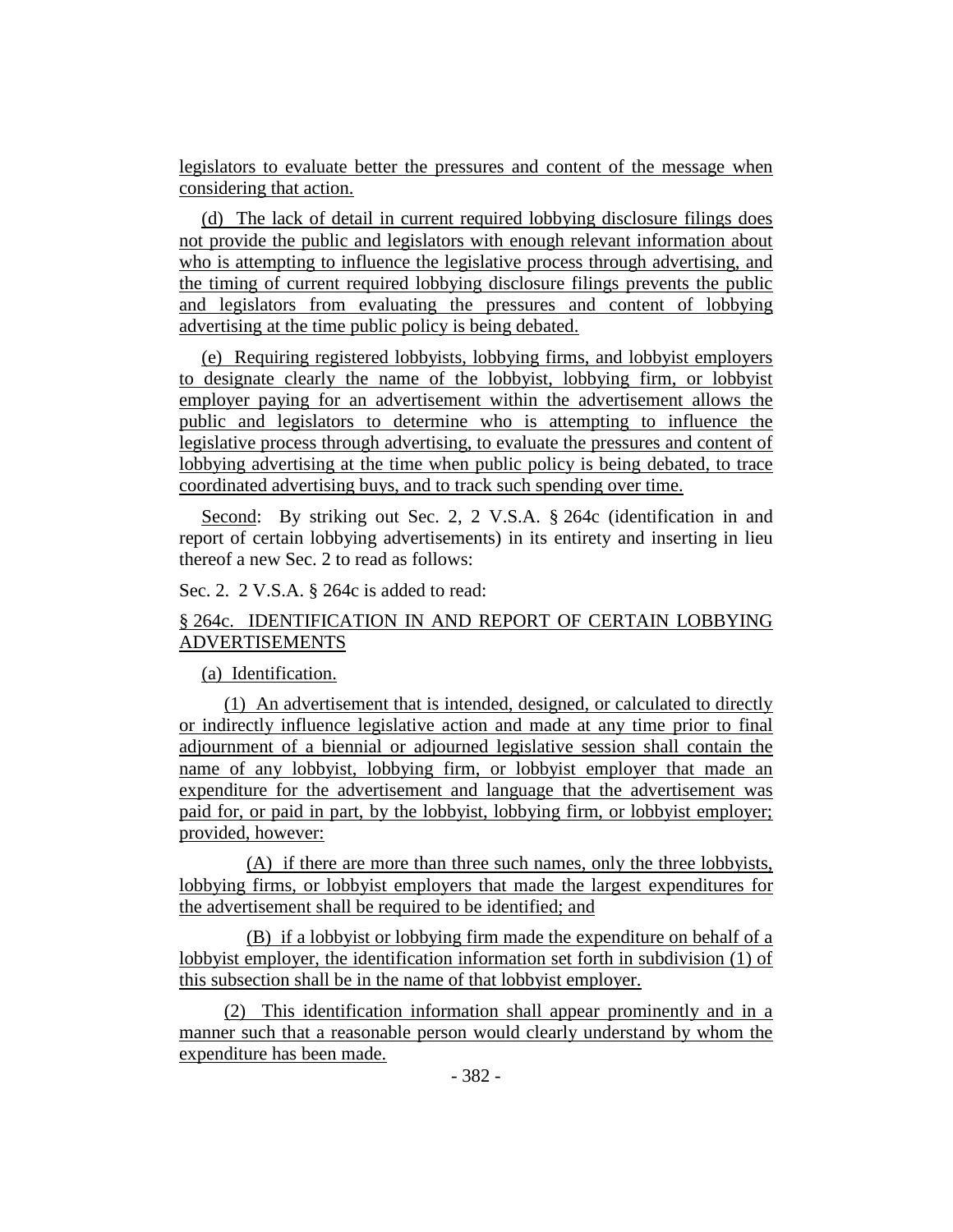(b) Report.

(1) In addition to any other reports required to be filed under this chapter, a lobbyist, lobbying firm, or lobbyist employer shall file an advertisement report with the Secretary of State if he, she, or it makes an expenditure or expenditures:

(A) for any advertisement that is described in subsection (a) of this section and that has a cost totaling \$1,000.00 or more; or

(B) for any advertising campaign that contains advertisements described in subsection (a) of this section and that has a cost totaling \$1,000.00 or more.

(2) The report shall be made for each advertisement or advertising campaign described in subdivision (1) of this subsection and shall identify the lobbyist, lobbying firm, or lobbyist employer that made the expenditure; the amount and date of the expenditure and to whom it was paid; and a brief description of the advertisement or advertising campaign.

(3) The report shall be filed within 48 hours of the expenditure or the advertisement or advertising campaign, whichever occurs first.

(4) If a lobbyist or lobbying firm made an expenditure described in subdivision (1) of this subsection on behalf of a lobbyist employer and that lobbyist or lobbying firm filed the report required by this subsection, the report shall specifically identify the employer on whose behalf the expenditure was made.

(c) Definitions. As used in this section:

(1) "Advertisement" means any form of advertising, including television, radio, print, and electronic media.

(2) "Advertising campaign" means advertisements substantially similar in nature, regardless of the media in which they are placed.

Third: By striking out Sec. 3, 2 V.S.A. § 264 (reports of expenditures, compensation, and gifts; employers; lobbyists) in its entirety and inserting in lieu thereof a new Sec. 3 to read as follows:

Sec. 3. 2 V.S.A. § 264 is amended to read:

§ 264. REPORTS OF EXPENDITURES, COMPENSATION, AND GIFTS; EMPLOYERS; LOBBYISTS

(a) Every employer and every lobbyist registered or required to be registered under this chapter shall file disclosure reports with the Secretary of State as follows: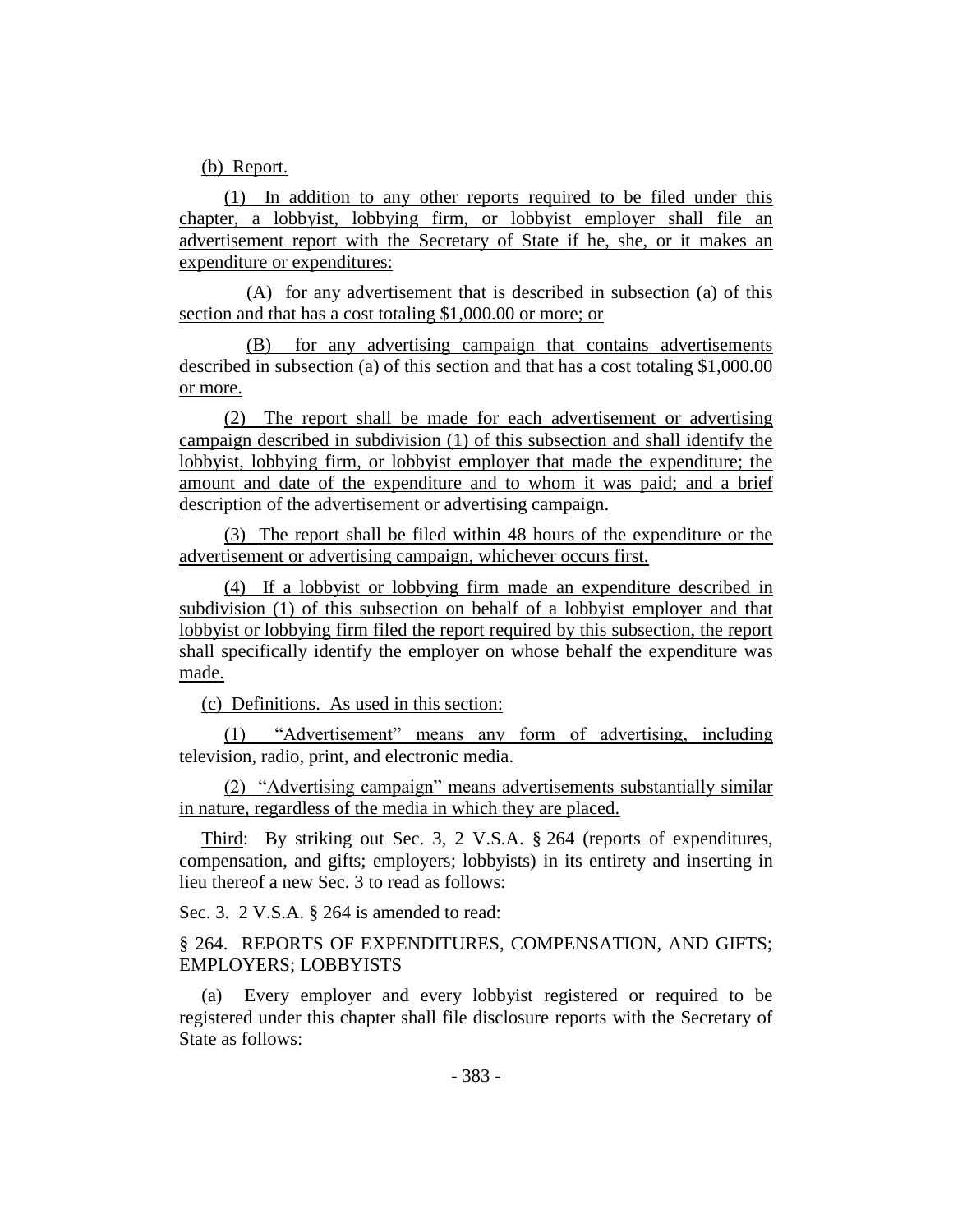(1) on or before January 15, for the preceding period beginning on July 1 and ending with December 31;

(2) on or before February 15, for the preceding period beginning on January 1 and ending with January 31;

(3) on or before March 15, for the preceding period beginning on February 1 and ending with the last day of February;

(4) on or before April 25 15, for the preceding period beginning on January 1 March 1 and ending with March 31;

 $(2)(5)$  on or before May 15, for the preceding period beginning on April 1 and ending with April 30; and

 $(6)$  on or before July 25 15, for the preceding period beginning on April May 1 and ending with June 30;

(3) on or before January 25, for the preceding period beginning on July 1 and ending with December 31.

\* \* \*

(h) Disclosure reports shall be made on forms published by the Secretary of State and shall be signed by the employer or lobbyist. The Secretary of State shall make those forms available to registered employers and lobbyists on the Secretary's website not later than 30 days before each filing deadline. [Repealed.]

\* \* \*

## **Substitute amendment to S. 93 to be offered by Senators Sirotkin, Mullin, Sears, and Zuckerman for the recommendation of amendment of Senators White, Benning, Bray, Collamore, and Pollina**

Senators Sirotkin, Mullin, Sears, and Zuckerman, move to substitute an amendment for the recommendation of amendment of Senators White, Benning, Bray, Collamore, and Pollina, as follows:

First: By striking out Sec. 1 (findings) in its entirety and inserting in lieu thereof a new Sec. 1 to read:

## Sec. 1. FINDINGS

(a) The effective public disclosure of the identity and extent of the efforts of registered lobbyists, lobbying firms, and lobbyist employers to influence Vermont's legislators during the legislative session will increase public confidence in the integrity of the governmental process.

(b) Responsible representative government requires public awareness of the efforts of registered lobbyists, lobbying firms, and lobbyist employers to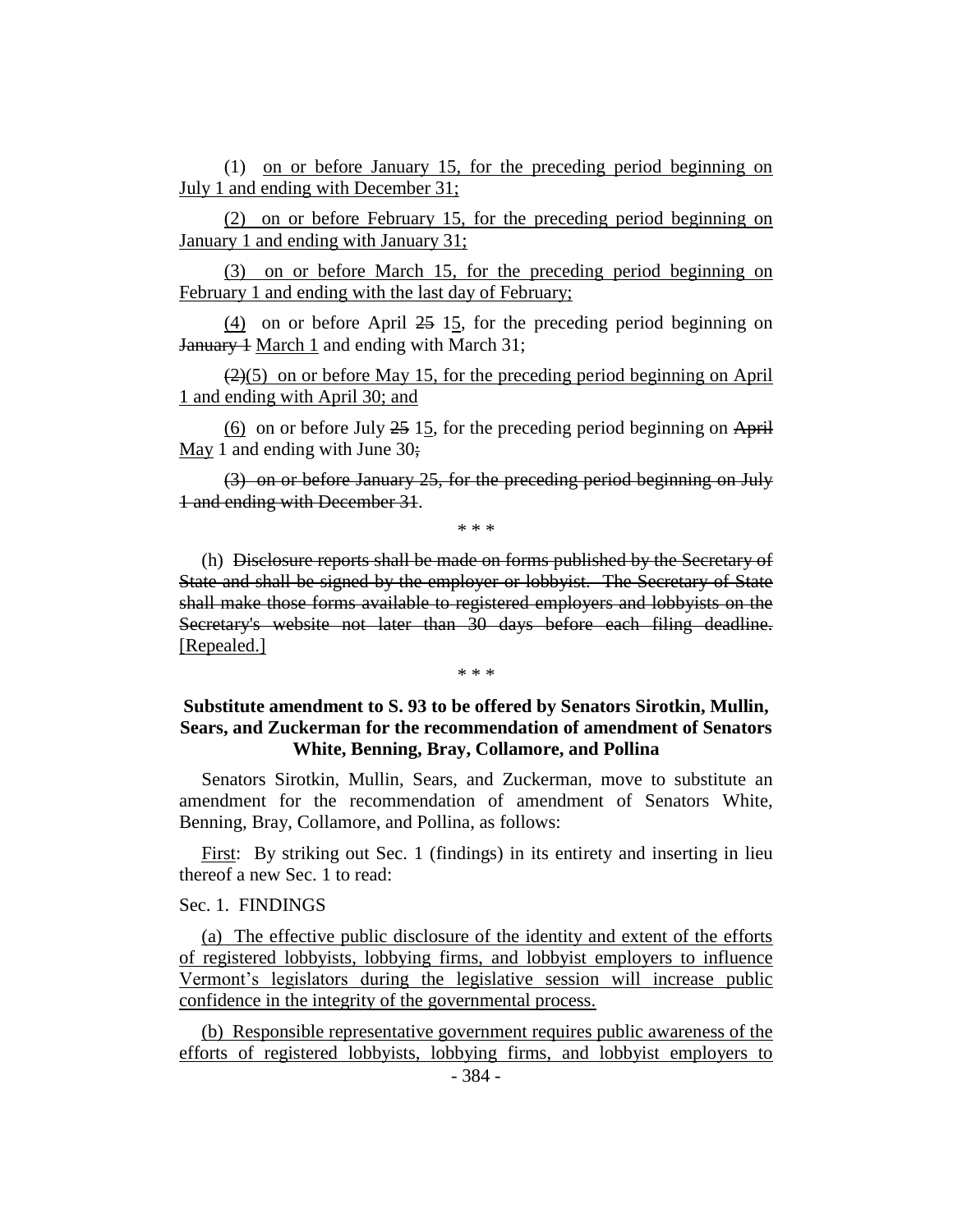influence the public decision-making process in the Legislative Branch of Vermont's government.

(c) Requiring registered lobbyists, lobbying firms, and lobbyist employers to report significant advertising campaigns that are intended, designed, or calculated, to directly or indirectly influence legislative enables the public and legislators to evaluate better the pressures and content of the message when considering that action.

(d) The lack of detail in current required lobbying disclosure filings does not provide the public and legislators with enough relevant information about who is attempting to influence the legislative process through advertising, and the timing of current required lobbying disclosure filings prevents the public and legislators from evaluating the pressures and content of lobbying advertising at the time public policy is being debated.

(e) Requiring registered lobbyists, lobbying firms, and lobbyist employers to designate clearly the name of the lobbyist, lobbying firm, or lobbyist employer paying for an advertisement within the advertisement allows the public and legislators to determine who is attempting to influence the legislative process through advertising, to evaluate the pressures and content of lobbying advertising at the time when public policy is being debated, to trace coordinated advertising buys, and to track such spending over time.

Second: By striking out in its entirety Sec. 2, 2 V.S.A. § 264c (identification in and report of certain lobbying advertisements), and inserting in lieu thereof the following:

Sec. 2. 2 V.S.A. § 264c is added to read:

## § 264c. IDENTIFICATION IN AND REPORT OF CERTAIN LOBBYING ADVERTISEMENTS

## (a) Identification.

(1) An advertisement that is intended, designed, or calculated to directly or indirectly influence legislative action and made at any time prior to final adjournment of a biennial or adjourned legislative session shall contain the name of any lobbyist, lobbying firm, lobbyist employer, or political committee that made an expenditure for the advertisement and language that the advertisement was paid for, or paid in part, by the lobbyist, lobbying firm, lobbyist employer, or political committee; provided, however:

(A) if there are more than three such names, only the three lobbyists, lobbying firms, lobbyist employers, or political committees that made the largest expenditures for the advertisement shall be required to be identified; and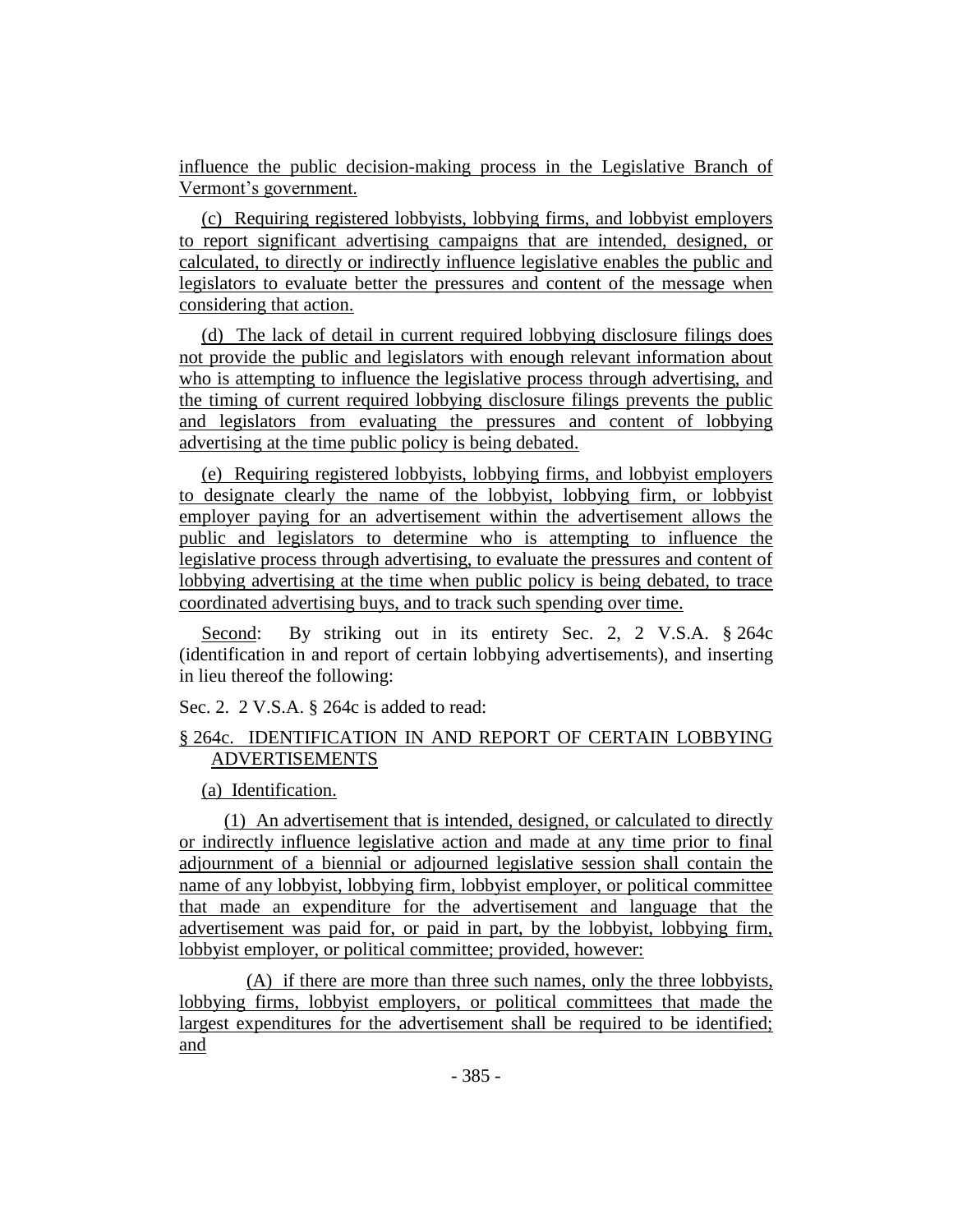(B) if a lobbyist or lobbying firm made the expenditure on behalf of a lobbyist employer, the identification information set forth in subdivision (1) of this subsection shall be in the name of that lobbyist employer.

(2) This identification information shall appear prominently and in a manner such that a reasonable person would clearly understand by whom the expenditure has been made.

(b) Report.

(1) In addition to any other reports required to be filed under this chapter, a lobbyist, lobbying firm, lobbyist employer, or political committee shall file an advertisement report with the Secretary of State if he, she, or it makes an expenditure or expenditures:

(A) for any advertisement that is described in subsection (a) of this section and that has a cost totaling \$1,000.00 or more; or

(B) for any advertising campaign that contains advertisements described in subsection (a) of this section and that has a cost totaling \$1,000.00 or more.

(2) The report shall be made for each advertisement or advertising campaign described in subdivision (1) of this subsection and shall identify the lobbyist, lobbying firm, lobbyist employer, or political committee that made the expenditure; the amount and date of the expenditure and to whom it was paid; and a brief description of the advertisement or advertising campaign.

(3) The report shall be filed within 48 hours of the expenditure or the advertisement or advertising campaign, whichever occurs first.

(4) If a lobbyist or lobbying firm made an expenditure described in subdivision (1) of this subsection on behalf of a lobbyist employer and that lobbyist or lobbying firm filed the report required by this subsection, the report shall specifically identify the employer on whose behalf the expenditure was made.

(c) Definitions. As used in this section:

(1) "Advertisement" means any form of advertising, including television, radio, print, and electronic media.

(2) "Advertising campaign" means advertisements substantially similar in nature, regardless of the media in which they are placed.

(3) "Political committee" shall have the same meaning as in 17 V.S.A. § 2901.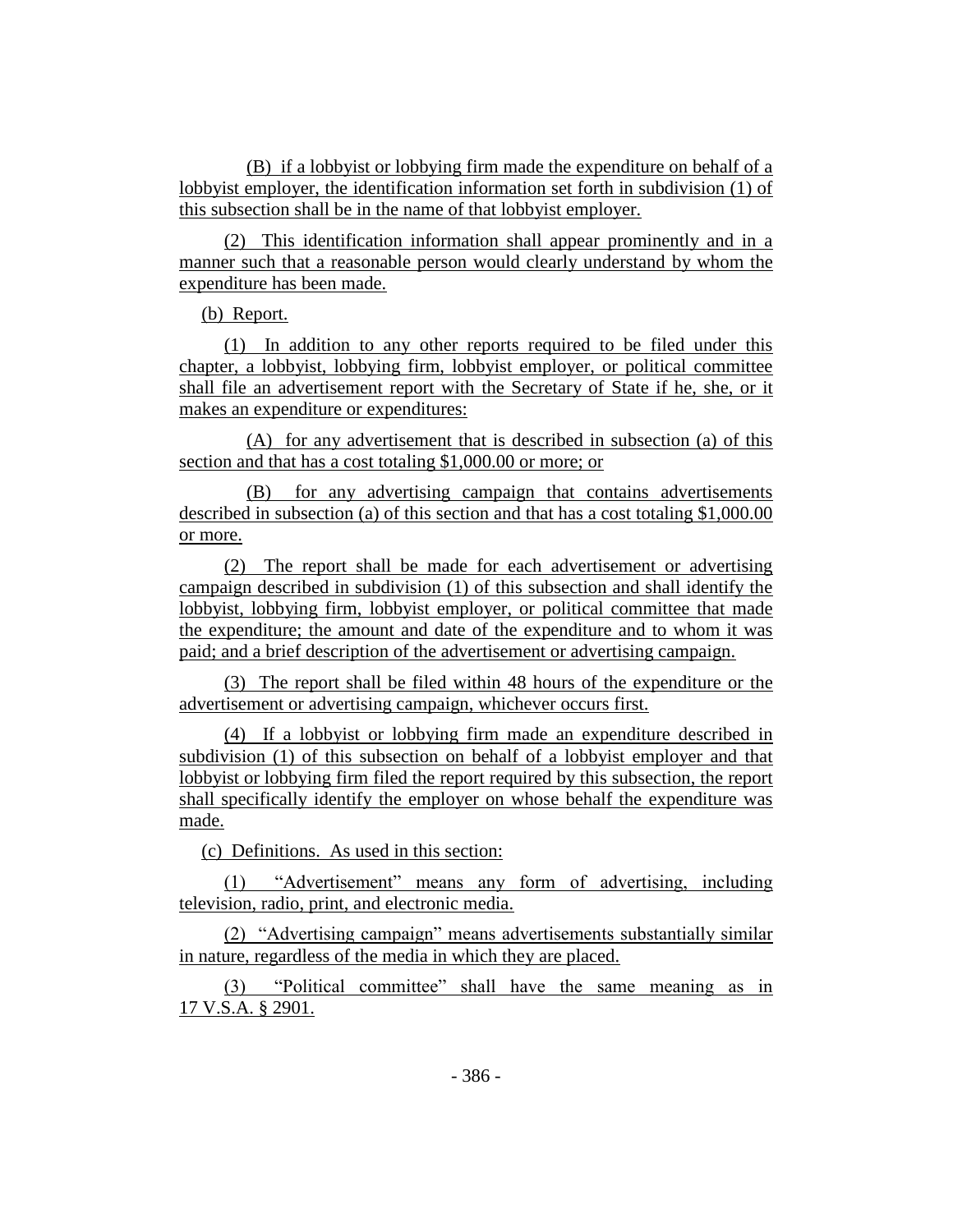Third: By striking out Sec. 3, 2 V.S.A. § 264 (reports of expenditures, compensation, and gifts; employers; lobbyists) in its entirety and inserting in lieu thereof a new Sec. 3 to read:

Sec. 3. 2 V.S.A. § 264 is amended to read:

## § 264. REPORTS OF EXPENDITURES, COMPENSATION, AND GIFTS; EMPLOYERS; LOBBYISTS

(a) Every employer and every lobbyist registered or required to be registered under this chapter shall file disclosure reports with the Secretary of State as follows:

(1) on or before January 5, for the preceding period beginning on July 1 and ending with December 31;

(2) on or before February 5, for the preceding period beginning on January 1 and ending with January 31;

(3) on or before March 5, for the preceding period beginning on February 1 and ending with the last day of February;

(4) on or before April 25 5, for the preceding period beginning on January  $\frac{1}{2}$  March  $\frac{1}{2}$  and ending with March 31;

 $(2)(5)$  on or before May 5, for the preceding period beginning on April 1 and ending with April 30; and

(6) on or before July  $25$  5, for the preceding period beginning on April May 1 and ending with June 30;

(3) on or before January 25, for the preceding period beginning on July 1 and ending with December 31.

\* \* \*

(h) Disclosure reports shall be made on forms published by the Secretary of State and shall be signed by the employer or lobbyist. The Secretary of State shall make those forms available to registered employers and lobbyists on the Secretary's website not later than 30 days before each filing deadline. [Repealed.]

\* \* \*

Fourth: By adding two new sections to be Secs. 6a and 6b to read:

Sec. 6a. 2 V.S.A. § 266 is amended to read:

§ 266. PROHIBITED CONDUCT

(a) It shall be prohibited conduct: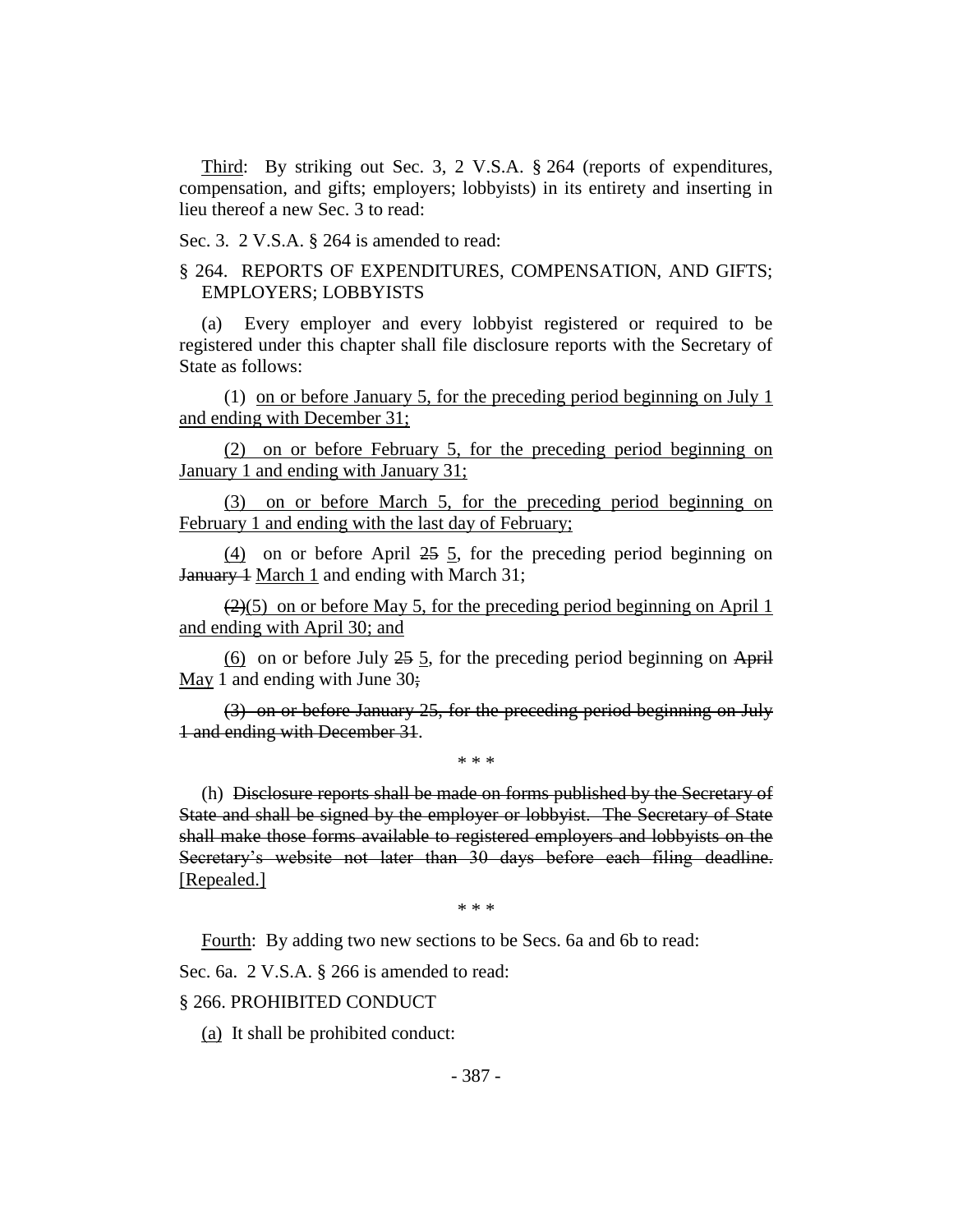(1) to employ a lobbyist or lobbying firm, or accept employment as a lobbyist or lobbying firm, for compensation that is dependent on a contingency;

(2) for a legislator or administrative official to solicit a gift, other than a political contribution, from a registered employer or registered lobbyist or a lobbying firm engaged by an employer, except that charitable contributions for nonprofit organizations qualified under Section 26 U.S.C.  $\S$  501(c)(3) of the federal Internal Revenue Code may be solicited from registered employers and registered lobbyists or lobbying firms engaged by an employer; or

(3) when the general assembly General Assembly is in session, until adjournment sine die, for a legislator or administrative official to solicit a political campaign contribution as defined in 17 V.S.A. § 2801 from a registered lobbyist or a lobbying firm engaged by an employer or registered employer, or for a registered lobbyist or registered employer or a lobbying firm engaged by an employer to make or promise a political campaign contribution to any member of the general assembly General Assembly or any member's campaign committee; or

(4) at any time prior to final adjournment of a biennial or adjourned legislative session, for a political committee that has the primary purpose of electing or supporting legislators to solicit a contribution from a registered lobbyist or a lobbying firm engaged by an employer or registered employer, or for a registered lobbyist or a lobbying firm engaged by an employer or registered employer to make or promise a contribution to a political committee that has the primary purpose of electing or supporting legislators.

(b) As used in this section, "political committee" shall have the same meaning as in 17 V.S.A. § 2901.

Sec. 6b. 17 V.S.A. § 2941a is added to read:

## § 2941a. POLITICAL COMMITTEES; LEGISLATORS; CONTRIBUTION **RESTRICTION**

(a) At any time prior to final adjournment of a biennial or adjourned legislative session:

(1) a political committee that has the primary purpose of electing or supporting legislators shall not solicit or accept a contribution from another political committee;

(2) a member of the General Assembly shall not solicit or accept a contribution from a political committee; and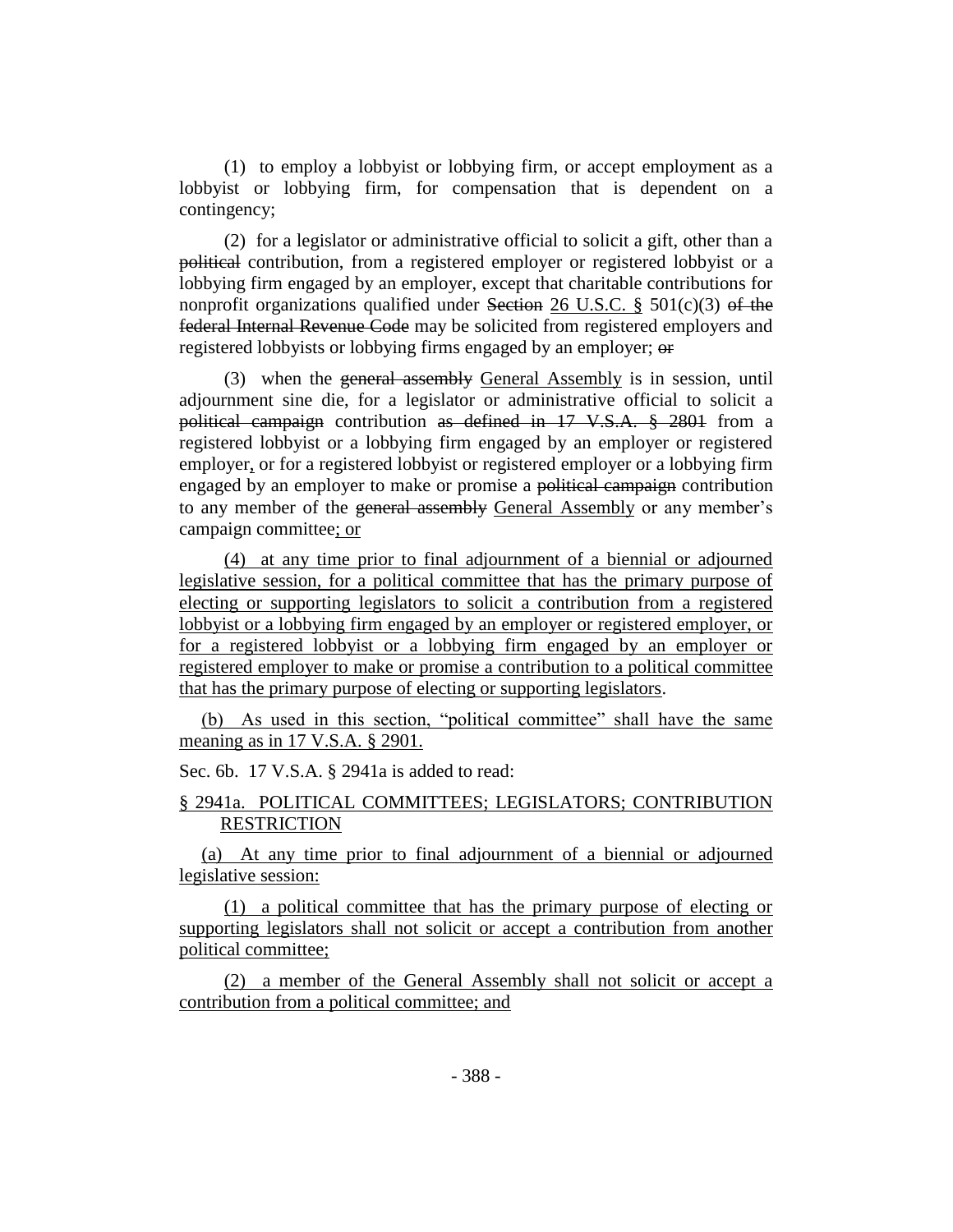(3) a political committee shall not make or offer to make a contribution to a member of the General Assembly or a political committee that has the primary purpose of electing or supporting legislators.

(b) As used in this section, "lobbyist," "lobbying firm," and "lobbyist employer" shall have the same meaning as in 2 V.S.A. § 261.

## **UNFINISHED BUSINESS OF WEDNESDAY, MARCH 18, 2015**

## **Second Reading**

## **Favorable with Recommendation of Amendment**

## **S. 44.**

An act relating to creating flexibility in early college enrollment numbers.

**Reported favorably by Senator Doyle for the Committee on Education.**

(Committee vote: 6-0-0)

## **Reported favorably with recommendation of amendment by Senator Starr for the Committee on Appropriations.**

The Committee recommends that the bill be amended in Sec. 1, 2013 Acts and Resolves No. 77, Section 11 subsection (a) subdivision (3) by adding at the end of the subdivison the following: The Chancellor of the Vermont State Colleges, in consultation with the Presidents of Johnson State College, Lyndon State College, and Castleton State College, shall develop a system to divide the annual number of students enrolled in early college programs fairly among those three colleges and within the total maximum enrollment of 54.

(Committee vote: 6-0-1)

## **S. 62.**

An act relating to surrogate decision making for do-not-resuscitate orders and clinician orders for life-sustaining treatment.

## **Reported favorably with recommendation of amendment by Senator Lyons for the Committee on Health & Welfare.**

The Committee recommends that the bill be amended by striking out all after the enacting clause and inserting in lieu thereof the following: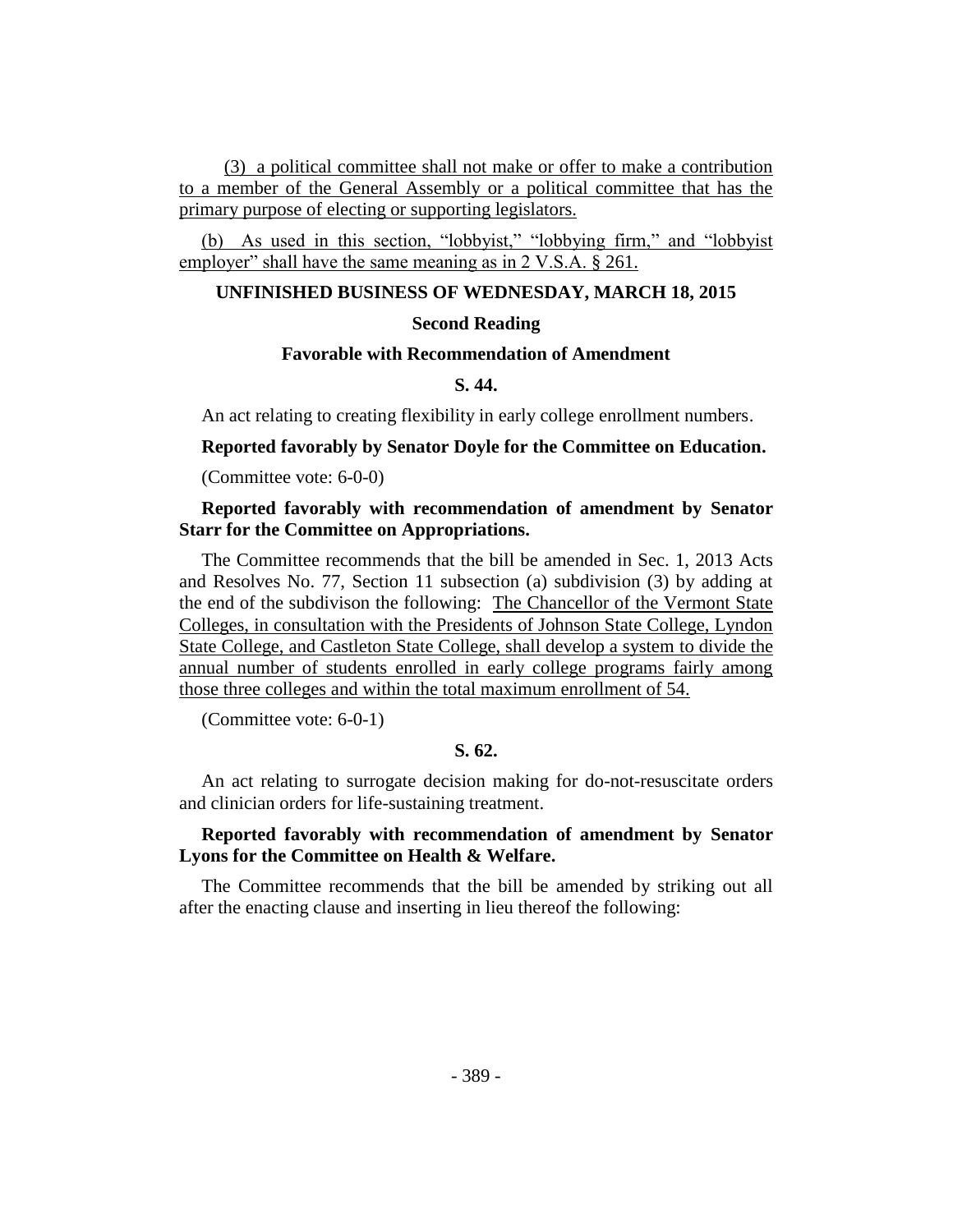Sec. 1. 18 V.S.A. chapter 231 is amended to read:

## CHAPTER 231. ADVANCE DIRECTIVES FOR HEALTH CARE AND, DISPOSITION OF REMAINS, AND SURROGATE DECISION MAKING

#### § 9700. PURPOSE AND POLICY

The state State of Vermont recognizes the fundamental right of an adult to determine the extent of health care the individual will receive, including treatment provided during periods of incapacity and at the end of life. This chapter enables adults to retain control over their own health care through the use of advance directives, including appointment of an agent and directions regarding health care and disposition of remains. During periods of incapacity, the decisions by the agent shall be based on the express instructions, wishes, or beliefs of the individual, to the extent those can be determined. This chapter also allows, in limited circumstances in which a patient without capacity has neither an agent nor a guardian, for a surrogate to provide or withhold consent on the patient's behalf for a do-not-resuscitate order or clinician order for life-sustaining treatment.

## § 9701. DEFINITIONS

As used in this chapter:

\* \* \*

(17) "Informed consent" means the consent given voluntarily by an individual with capacity, on his or her own behalf or on behalf of another in the role of an agent, guardian, or surrogate, after being fully informed of the nature, benefits, risks, and consequences of the proposed health care, alternative health care, and no health care.

(18) "Interested individual" means:

(A) the principal's or patient's spouse, adult child, parent, adult sibling, adult grandchild, reciprocal beneficiary, or clergy person; or

(B) any adult who has exhibited special care and concern for the principal or patient and who is personally familiar with the principal's or patient's values.

(19) "Life sustaining treatment" means any medical intervention, including nutrition and hydration administered by medical means and antibiotics, which is intended to extend life and without which the principal or patient is likely to die.

\* \* \*

- 390 -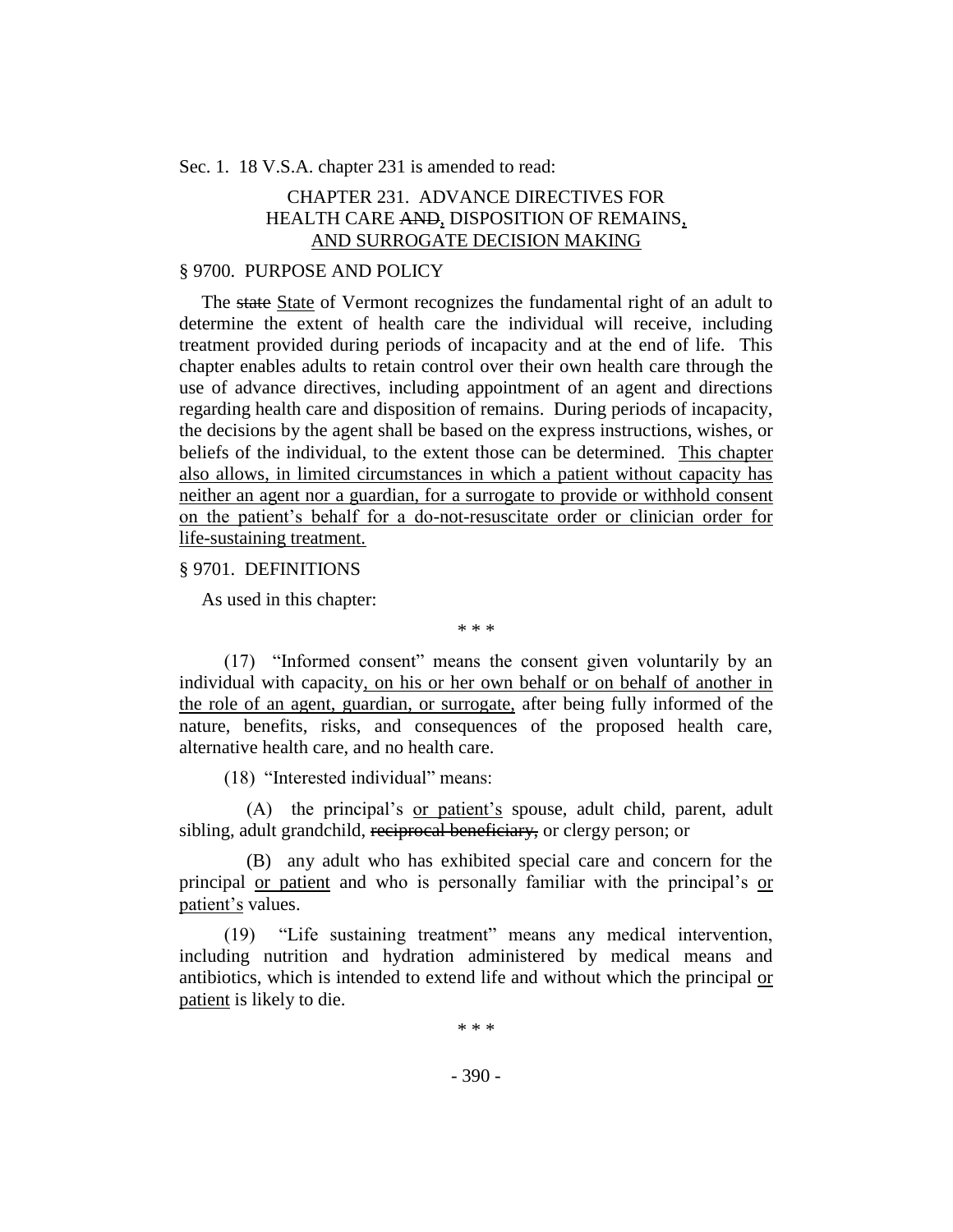(31) "DNR/COLST" means a do-not-resuscitate order (DNR) or a clinician order for life-sustaining treatment (COLST), or both.

(32) "Surrogate" means an interested individual who provides or withholds, pursuant to subchapter 2 of this chapter, informed consent for a do-not-resuscitate order or a clinician order for life-sustaining treatment.

(33) "Suspend" means to terminate the applicability of all or part of an advance directive for a specific period of time or while a specific condition exists.

(32)(34) "Patient representative" means the mental health patient representative established by section 7253 of this title.

Subchapter 1. Advance Directives and Disposition of Remains

#### § 9702. ADVANCE DIRECTIVE

(a) An adult may do any or all of the following in an advance directive:

\* \* \*

## § 9708. AUTHORITY AND OBLIGATIONS OF HEALTH CARE PROVIDERS, HEALTH CARE FACILITIES, AND RESIDENTIAL CARE FACILITIES REGARDING DO-NOT-RESUSCITATE DNR ORDERS AND CLINICIAN ORDERS FOR LIFE SUSTAINING TREATMENT COLST

(a) As used in this section, "DNR/COLST" shall mean a do-not-resuscitate order ("DNR") and a clinician order for life-sustaining treatment ("COLST") as defined in section 9701 of this title. [Repealed.]

\* \* \*

(d) A DNR order must:

(1) be signed by the patient's clinician;

(2) certify that the clinician has consulted, or made an effort to consult, with the patient, and the patient's agent or guardian, if there is an appointed agent or guardian;

(3) include either:

(A) the name of the patient; agent; guardian, in accordance with 14 V.S.A. § 3075 $(g)$ ; or other individual surrogate giving informed consent for the DNR and the individual's relationship to the patient; or

(B) certification that the patient's clinician and one other named clinician have determined that resuscitation would not prevent the imminent death of the patient, should the patient experience cardiopulmonary arrest; and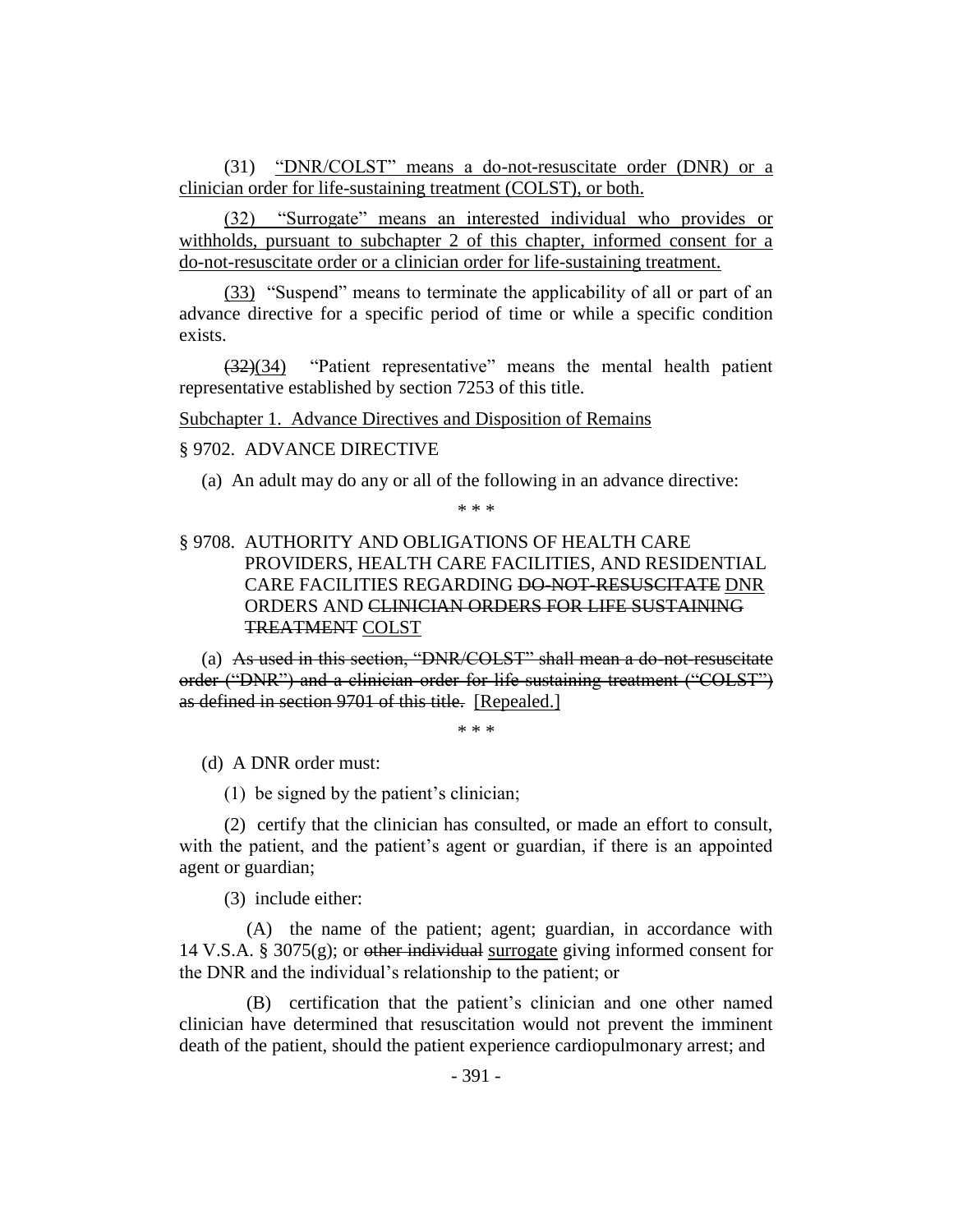(4) if the patient is in a health care facility or a residential care facility, certify that the requirements of the facility's DNR protocol required by section 9709 of this title have been met.

(e) A COLST must:

(1) be signed by the patient's clinician; and

(2) include the name of the patient; agent; guardian, in accordance with 14 V.S.A. § 3075(g); or <del>other individual</del> surrogate giving informed consent for the COLST and the individual's relationship to the patient.

(f) The Department of Health shall adopt by rule on or before July 1, 2016, criteria for individuals who are not the patient, agent, or guardian, but who are giving informed consent for a DNR/COLST order. The rules shall include the following:

(1) other individuals permitted to give informed consent for a DNR/COLST order who shall be a family member of the patient or a person with a known close relationship to the patient; and

(2) parameters for how decisions should be made, which shall include at a minimum the protection of a patient's own wishes in the same manner as in section 9711 of this title. [Repealed.]

(g) A patient's clinician issuing a DNR/COLST order shall:

(1) place a copy of the completed DNR/COLST order in the patient's medical record; and

(2) provide instructions to the patient as to the appropriate means of displaying the DNR/COLST order.

(h) A clinician who issues a DNR order shall authorize issuance of a DNR identification to the patient. Uniform minimum requirements for DNR identification shall be determined by rule by the Department of Health by rule no later than July 1, 2014 January 1, 2016.

\* \* \*

#### § 9713. IMMUNITY

(a) No individual acting as an agent  $\theta$ , guardian, or surrogate shall be subjected to criminal or civil liability for making a decision in good faith pursuant to the terms of an advance directive, or DNR order, or COLST order and the provisions of this chapter.

(b)(1) No health care provider, health care facility, residential care facility, or any other person acting for or under such person's control shall, if the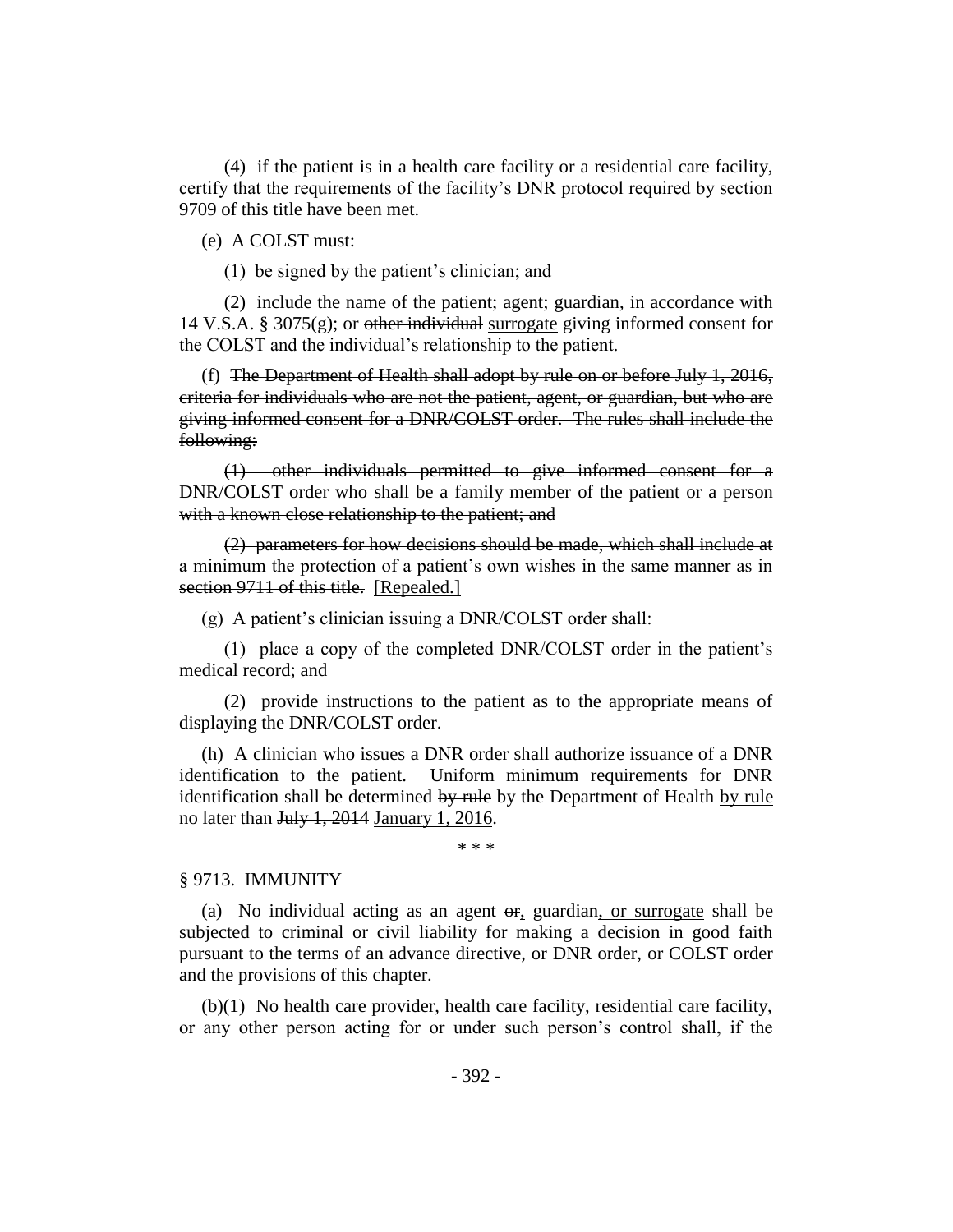provider or facility has complied with the provisions of this chapter, be subject to civil or criminal liability for:

(A) providing or withholding treatment or services in good faith pursuant to the direction of a principal or patient, the provisions of an advance directive, a DNR order, a COLST order, a DNR identification, the consent of a principal or patient with capacity or of the principal's or patient's agent  $\Theta$ . guardian, or surrogate, or a decision or objection of a principal or patient; or

(B) relying in good faith on a suspended or revoked advance directive, suspended or revoked DNR order, or suspended or revoked COLST order, unless the provider or facility knew or should have known of the suspension, or revocation.

 $(2)$  No A funeral director, crematory operator, cemetery official, procurement organization, or any other person acting for or under such person's control, shall, if the director, operator, official, or organization has complied with the provisions of this chapter, not be subject to civil or criminal liability for providing or withholding its services in good faith pursuant to the provisions of an advance directive, whether or not the advance directive has been suspended or revoked.

(3) Nothing in this subsection shall be construed to establish immunity for the failure to follow standards of professional conduct and to exercise due care in the provision of services.

(c) No employee shall be subjected to an adverse employment decision or evaluation for:

(1) providing Providing or withholding treatment or services in good faith pursuant to the direction of a principal or patient, the provisions of an advance directive, a DNR order, a COLST order, a DNR identification, the consent of the principal or patient with capacity or principal's or patient's agent  $\Theta$ <sub>r</sub>, guardian, <u>or surrogate</u>, a decision or objection of a principal or patient, or the provisions of this chapter. This subdivision shall not be construed to establish a defense for the failure to follow standards of professional conduct and to exercise due care in the provision of services;.

(2) relying Relying on an amended, suspended, or revoked advance directive, unless the employee knew or should have known of the amendment, suspension, or revocation; or.

(3) providing Providing notice to the employer of a moral or other conflict pursuant to subdivision 9707(b)(3) of this title, so long as the employee has provided ongoing health care until a new employee or provider has been found to provide the services.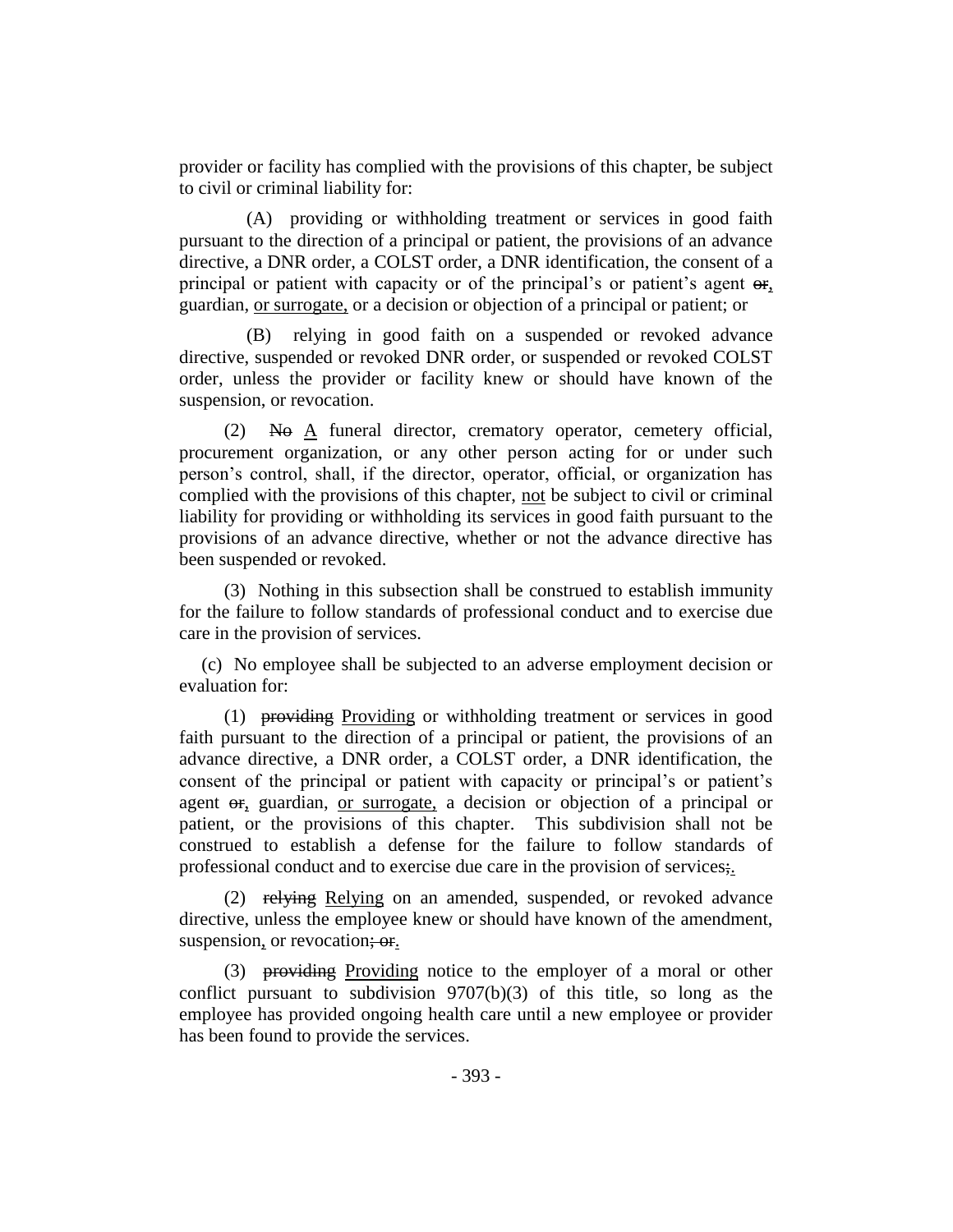#### \* \* \*

### Subchapter 2. Surrogate Consent

## § 9731. INFORMED CONSENT BY SURROGATE FOR DNR/COLST ORDER

(a)(1) One or more interested individuals may be eligible to act as the surrogate for an adult without capacity in order to provide or withhold informed consent for a do-not-resuscitate order or clinician order for life-sustaining treatment pursuant to this subchapter. Only one surrogate may act at a time.

(2)(A) A patient's health care provider shall not be considered an interested individual and shall not serve as a patient's surrogate to provide or withhold informed consent for a DNR/COLST order pursuant to this chapter unless related to the patient by blood, marriage, civil union, or adoption.

(B) The owner, operator, employee, agent, or contractor of a residential care facility, health care facility, or correctional facility in which the patient resides at the time the DNR/COLST order is written shall not be considered an interested individual and shall not act as the patient's surrogate to provide or withhold consent for a DNR/COLST order pursuant to this chapter unless related to the patient by blood, marriage, civil union, or adoption.

(b) A surrogate may provide or withhold informed consent only if all of the following conditions are met:

(1) the patient's clinician determines that the patient lacks capacity to provide informed consent;

(2) the patient has not appointed an agent through an advance directive;

(3) the patient has not indicated in an advance directive that the interested individual or individuals seeking to serve as surrogate should not be consulted on health care decisions or otherwise provided instructions in an advance directive contrary to allowing such individual or individuals to serve as surrogate;

(4) the patient does not have a guardian who is authorized to make health care decisions; and

(5) the patient does not object to the surrogate providing or withholding consent for a DNR/COLST order, even if the patient lacks capacity.

(c)(1) A surrogate shall be an interested individual who is designated by the patient by personally informing the patient's clinician. If the patient designates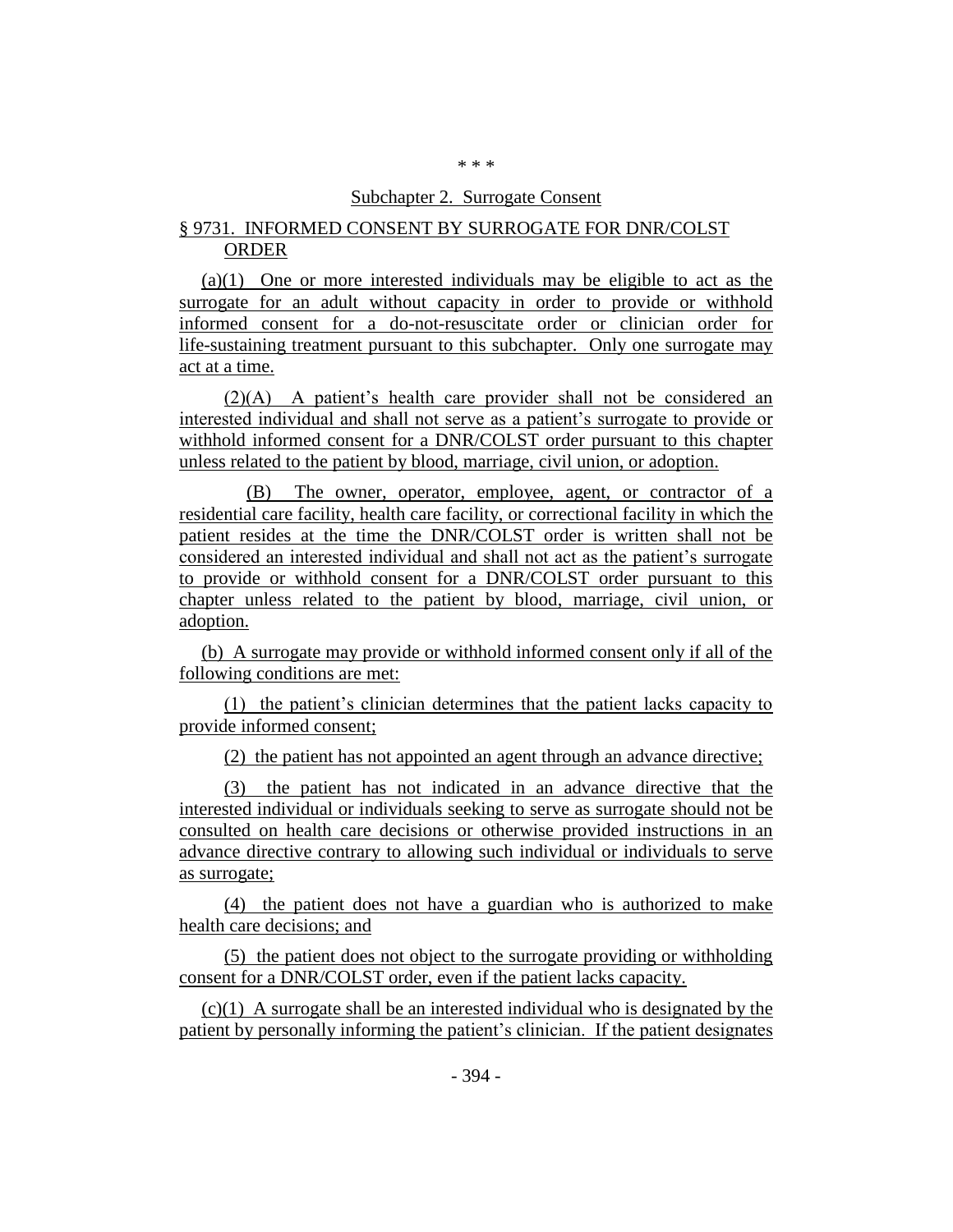a surrogate to the clinician orally, the clinician shall document the designation in the patient's medical record at the time the designation is made.

(2) If the patient has not designated a surrogate pursuant to subdivision (1) of this subsection, or if the surrogate designated by the patient is not reasonably available or is unwilling to serve, then a surrogate shall be an interested individual who is:

(A) willing to provide or withhold informed consent for a DNR/COLST order for the patient in accordance with the patient's wishes and values, if known; and

(B) willing and available to consult with the patient's clinician.

(3) Notwithstanding the provisions of subdivisions (1) and (2) of this subsection, an individual shall not serve as a surrogate over the patient's objection, even if the patient lacks capacity.

(d) The patient's clinician, health care provider, or residential care provider may rely on the decision of a surrogate identified pursuant to this section as long as the clinician or provider documents in the patient's medical record that the surrogate has confirmed that one of the following circumstances applies:

(1)(A) All interested individuals agree on the decision to provide or withhold consent for a DNR/COLST order, in which case they shall designate one surrogate, as well as an alternate, if available, who is authorized to provide or withhold consent and whose name will be identified on the DNR/COLST form and in the patient's medical record.

(B) All interested individuals agree that a specific interested individual may make the decision regarding whether to provide or withhold consent for a DNR/COLST order, in which case they shall designate the individual as the surrogate, as well as an alternate, if available, who is authorized to provide or withhold consent and whose name will be identified on the DNR/COLST form and in the patient's medical record.

(C) The surrogate or alternate, if applicable, is not reasonably available, in which case the clinician shall consult the interested individuals to request designation of another surrogate and alternate.

(2) If at any time the interested individuals are unable to agree on the designation of a surrogate, any interested individual may file a petition for guardianship in the Probate Division of the Superior Court.

(e) A surrogate providing informed consent for a DNR/COLST order shall use substituted judgment consistent with the patient's wishes and values and consistent with the parameters described in subsection 9711(d) of this title. The surrogate shall consult with the patient to the extent possible, and with the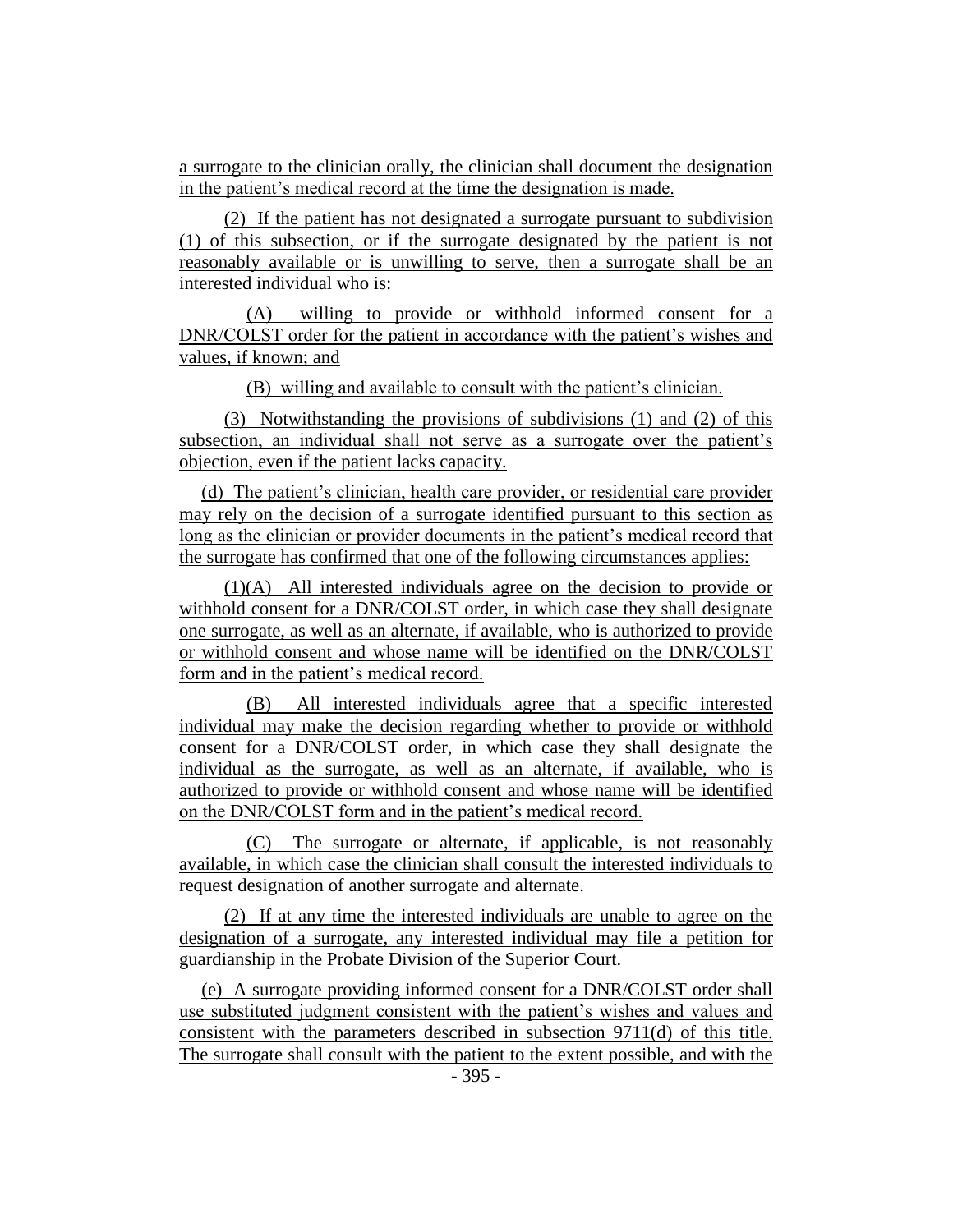patient's clinician and any other appropriate health care providers and shall provide or withhold informed consent for a DNR/COLST order by attempting to determine what the patient would have wanted under the circumstances.

(f) The patient's clinician shall make reasonable efforts to inform the patient of any proposed treatment, or of any proposal to withhold or withdraw treatment, based on the decisions made by the surrogate.

(g) If the patient's clinician determines that the patient no longer lacks capacity and the DNR/COLST order was based on informed consent provided by a surrogate, the clinician shall seek the informed consent of the patient for any DNR/COLST order, which shall supersede the surrogate's consent.

(h) A surrogate shall have the same rights as a patient with capacity would have to the following, to the extent that it is related to providing or withholding informed consent for a DNR/COLST order:

(1) request, receive, review, and copy any oral or written information regarding the patient's physical or mental health, including medical and hospital records;

(2) participate in any meetings, discussions, or conferences concerning health care decisions related to the patient;

(3) consent to the disclosure of health care information; and

(4) file a complaint on behalf of the patient regarding a health care provider, health care facility, or residential care facility.

Sec. 2. 33 V.S.A. § 7306 is amended to read:

§ 7306. RESIDENT'S REPRESENTATIVE

(a) The Except as provided in subsection (b) of this section, the rights and obligations established under this chapter shall devolve to a resident's reciprocal beneficiary, guardian, next of kin, sponsoring agency, or representative payee (except when the facility itself is a representative payee) if the resident:

(1) has been adjudicated incompetent;

(2) has been found by his or her physician to be medically incapable of understanding or exercising the rights granted under this chapter; or

(3) exhibits a communication barrier.

(b) Notwithstanding the provisions of subsection (a) of this section, consent for a do-not-resuscitate order or a clinician order for life-sustaining treatment shall be provided or withheld only by the resident, by the resident's guardian or agent, or by a surrogate designated pursuant to 18 V.S.A. chapter 231, subchapter 2.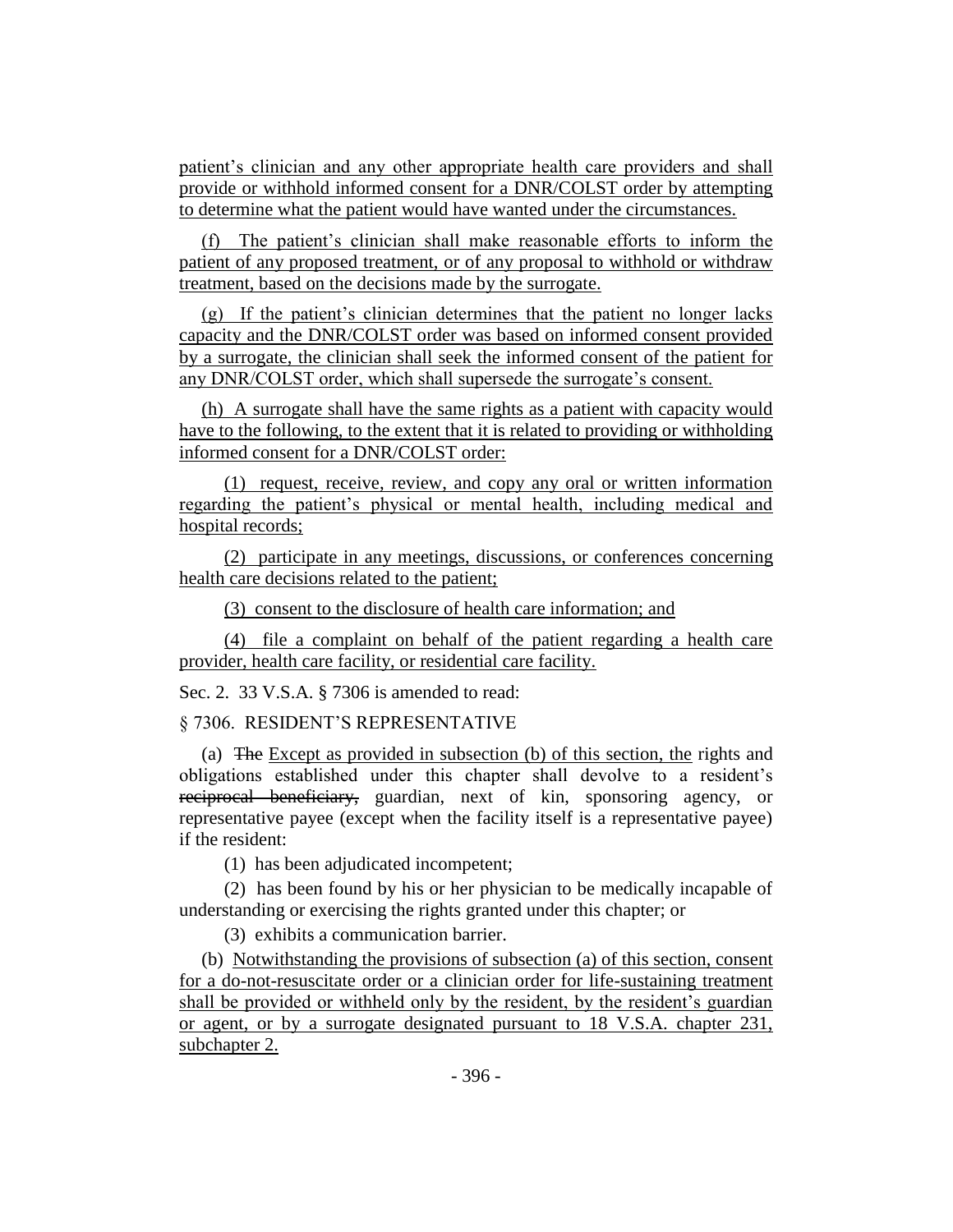(c)(1) A resident's representative identified in subsections (a) and (b) of this section shall make decisions for the resident by attempting to determine what the resident would have wanted under the circumstances. In making the determination, the resident's representative shall consider the following:

(A) the resident's specific instructions or wishes as expressed to a spouse, adult child, parent, adult sibling, adult grandchild, clergy person, health care provider, or any other adult who has exhibited specific care or concern for the resident; and

(B) the representative's knowledge of the resident's personal preferences, values, or religious or moral beliefs.

(2) If the resident's representative cannot determine what the resident would have wanted under the circumstances, the representative shall make a determination through an assessment of the resident's best interests. When making a decision for the resident on this basis, the representative shall not authorize the provision or withholding of health care on the basis of the resident's economic status or a preexisting, long-term mental or physical disability.

(3) When making a determination under this section, representatives shall not consider their own interests, wishes, values, or beliefs.

(d) Notwithstanding the provisions of subsection (a) of this section, the facility shall make every reasonable effort to communicate the rights and obligations established under this chapter directly to the resident.

Sec. 3. RULEMAKING

The Department of Disabilities, Aging, and Independent Living shall amend its nursing home rules to comply with 33 V.S.A. § 7306 as amended by this act.

Sec. 4. EFFECTIVE DATE

This act shall take effect on January 1, 2016.

(Committee vote: 5-0-0)

## **S. 133.**

An act relating to an employee's use of benefits.

## **Reported favorably with recommendation of amendment by Senator Baruth for the Committee on Economic Development, Housing & General Affairs.**

The Committee recommends that the bill be amended in Sec. 2, 21 V.S.A. § 495j by striking out subsection (a) in its entirety and inserting in lieu thereof the following: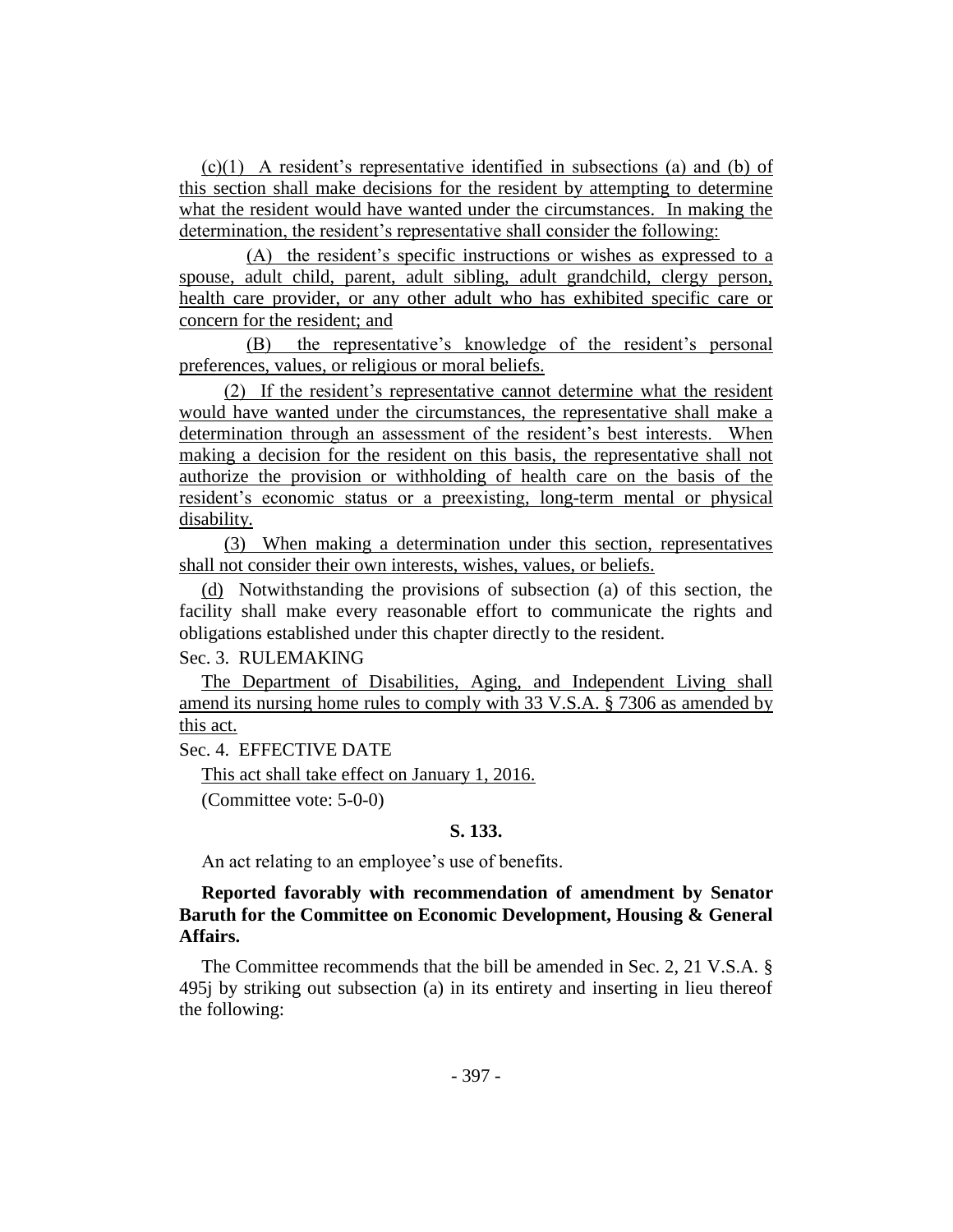(a) An employer, employment agency, or labor organization shall not discharge or penalize an employee because the employee has used, or attempted to use, accrued employer-provided sick leave or other employer-provided benefits.

(Committee vote: 3-0-2)

## **NEW BUSINESS**

#### **Third Reading**

#### **S. 66.**

An act relating to persons who are deaf or hard of hearing.

#### **S. 122.**

An act relating to miscellaneous changes to laws related to motor vehicles, motorboats, and other vehicles.

## **Committee Bills for Second Reading**

## **S. 137.**

An act relating to penalties for selling and dispensing marijuana.

#### **By the Committee on Judiciary.**

#### **S. 141.**

An act relating to possession of firearms.

#### **By the Committee on Judiciary.**

#### **Second Reading**

## **Favorable with Recommendation of Amendment**

#### **S. 58.**

An act relating to requiring that the Defender General receive the same early retirement benefit as a State's Attorney.

## **Reported favorably with recommendation of amendment by Senator White for the Committee on Government Operations.**

The Committee recommends that the bill be amended by striking out all after the enacting clause and inserting in lieu thereof the following:

Sec. 1. 13 V.S.A. § 5254 is amended to read:

## § 5254. PERSONNEL DESIGNATION AND EXPENDITURES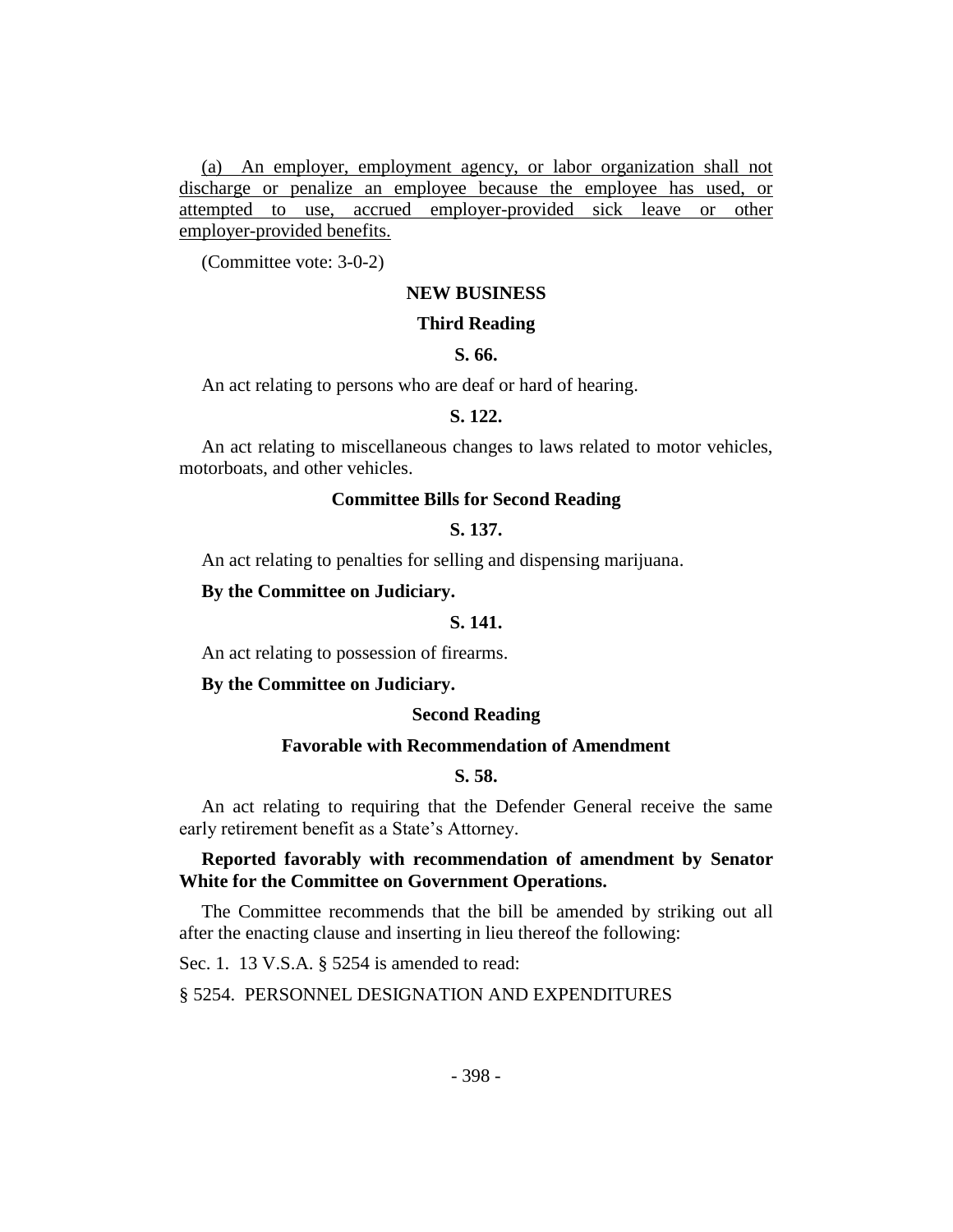(a) The defender general Defender General, deputy defender general Deputy Defender General, public defenders and deputy public defenders shall be exempt from the classified state State service.

(b) Clerical and office staff in the office of the defender general Office of the Defender General and in all local offices shall be hired by the defender general Defender General. Clerical and office staff shall be state State employees paid by the state State, and shall receive those benefits and compensation available to classified state State employees who are similarly situated, unless otherwise covered by the provisions of a collective bargaining agreement setting forth the terms and conditions of employment, negotiated pursuant to the provisions of 3 V.S.A. chapter 27 of Title 3. Clerical and office staff employed by the office of the defender general Office of the Defender General shall not be part of the classified service as set forth in 3 V.S.A. chapter 13 of Title 3.

(c) The deputy defender general Deputy Defender General shall be entitled to compensation at an annual rate that does not exceed an amount \$500.00 less than the salary of the defender general Defender General. The public defenders and deputy public defenders shall be entitled to compensation at annual rates not to exceed an amount \$1,000.00 less than the salary of the defender general Defender General.

(d) The defender general Defender General is responsible for assuming expenses for his or her office and all local offices. The entirety of expenditures shall not exceed those set in the annual budget of the office of the defender general Office of the Defender General and such expenditures shall be subject to the provisions of section 32 V.S.A. § 702 of Title 32.

(e) The Defender General shall receive an early retirement allowance equal to that of a State's Attorney or sheriff.

Sec. 2. 3 V.S.A. § 455 is amended to read:

## § 455. DEFINITIONS

(a) Unless a different meaning is plainly required by the context, the following words and phrases as used in this subchapter shall have the following meanings:

\* \* \*

(4) "Average final compensation" shall mean:

\* \* \*

(C) For purposes of determining average final compensation for group A or group C members, a member who has accumulated unused sick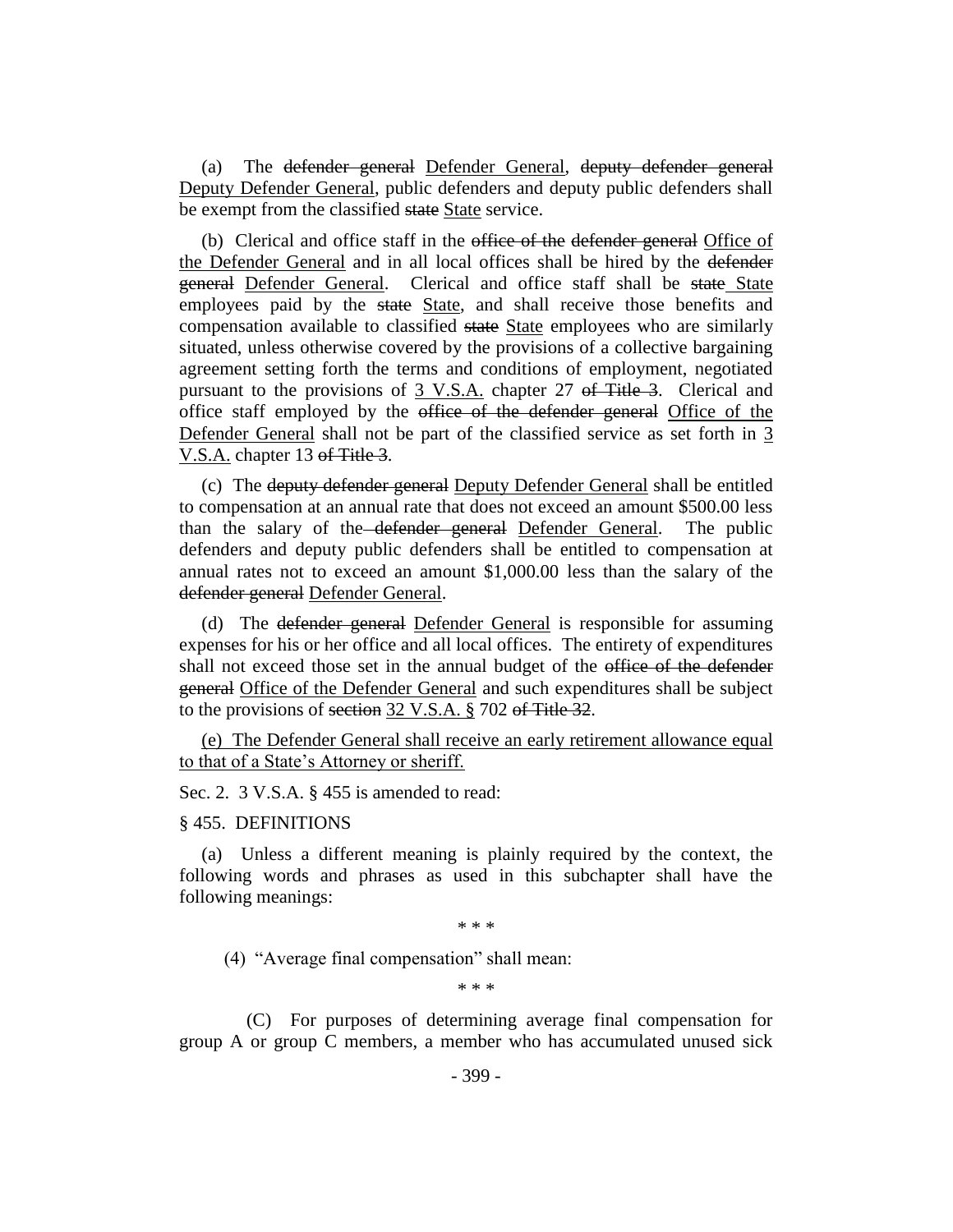leave at retirement shall be deemed to have worked the full normal working time for his or her position for 50 percent of such leave, at his or her full rate of compensation in effect at the date of his or her retirement. For purposes of determining average final compensation for group F members, unused annual or sick leave, termination bonuses and any other compensation for service not actually performed shall be excluded. The average final compensation for a State's Attorney and the Defender General shall be determined by the State's Attorney's or the Defender General's highest annual compensation earned during his or her creditable service.

\* \* \*

(9) "Employee" shall mean:

\* \* \*

(B) any regular officer or employee of the Department of Public Safety assigned to police and law enforcement duties, including the Commissioner of Public Safety appointed before July 1, 2001; but, irrespective of the member's classification, shall not include any member of the General Assembly as such, any person who is covered by the Vermont Teachers' Retirement System, any person engaged under retainer or special agreement or C beneficiary employed by the Department of Public Safety for not more than 208 hours per year, or any person whose principal source of income is other than State employment. In all cases of doubt, the Retirement Board shall determine whether any person is an employee as defined in this subchapter. Also included under this subdivision are employees of the Department of Liquor Control who exercise law enforcement powers, employees of the Department of Fish and Wildlife assigned to law enforcement duties, motor vehicle inspectors, full-time deputy sheriffs employed by the State of Vermont, full-time members of the Capitol Police force, investigators employed by the Criminal Division of the Office of the Attorney General, Department of State's Attorneys, Department of Health, or Office of the Secretary of State, who have attained full-time certification from the Vermont Criminal Justice Training Council, who are required to perform law enforcement duties as the primary function of their employment, and who may be subject to mandatory retirement permissible under 29 U.S.C. § 623(j), who are first included in membership of the system on or after July 1, 2000. Also included under this subdivision are full-time firefighters employed by the State of Vermont and the Defender General.

\* \* \*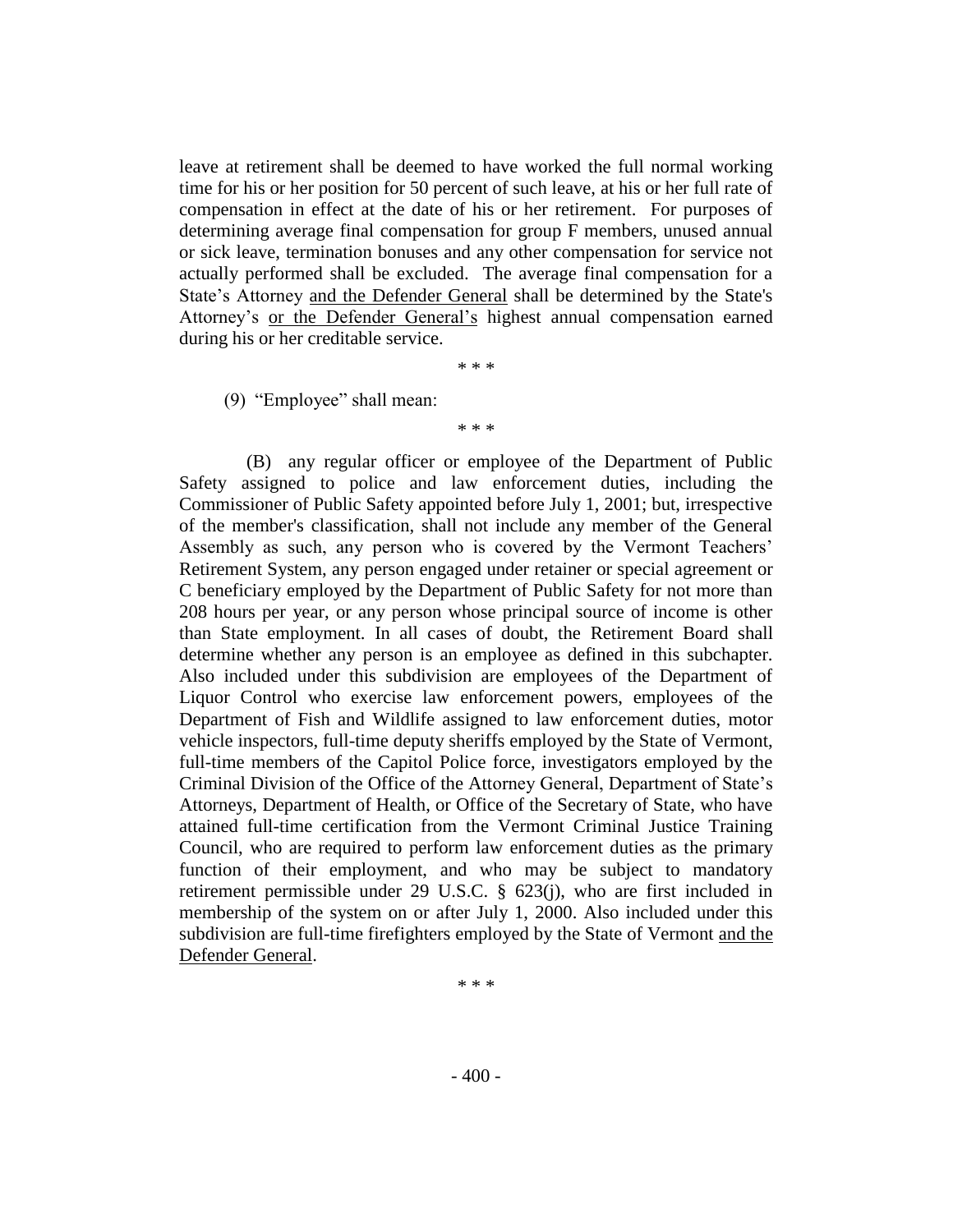Sec. 3. 3 V.S.A. § 459 is amended to read:

## § 459. NORMAL AND EARLY RETIREMENT

\* \* \*

(d) Early retirement allowance.

\* \* \*

(5) Notwithstanding subdivisions (1) and (2) of this subsection, a State's Attorney, the Defender General, or sheriff who has completed 20 years of creditable service, of which 15 years has been as a State's Attorney, the Defender General, or sheriff, shall receive an early retirement allowance equal to the normal retirement allowance, at age 55, without reductions.

\* \* \*

#### Sec. 4. EFFECTIVE DATE

This act shall take effect on July 1, 2015.

(Committee vote: 5-0-0)

**Reported favorably by Senator McCormack for the Committee on Appropriations.**

(Committee vote: 7-0-0)

#### **CONCURRENT RESOLUTIONS FOR NOTICE**

#### **Concurrent Resolutions for Notice under Joint Rule 16**

The following joint concurrent resolutions have been introduced for approval by the Senate and House and will be adopted by the Senate unless a Senator requests floor consideration before the end of the session of the next legislative day. Requests for floor consideration should be communicated to the Secretary's Office.

**H.C.R. 68-80** (For text of Resolutions, see Addendum to House Calendar for March 19, 2015)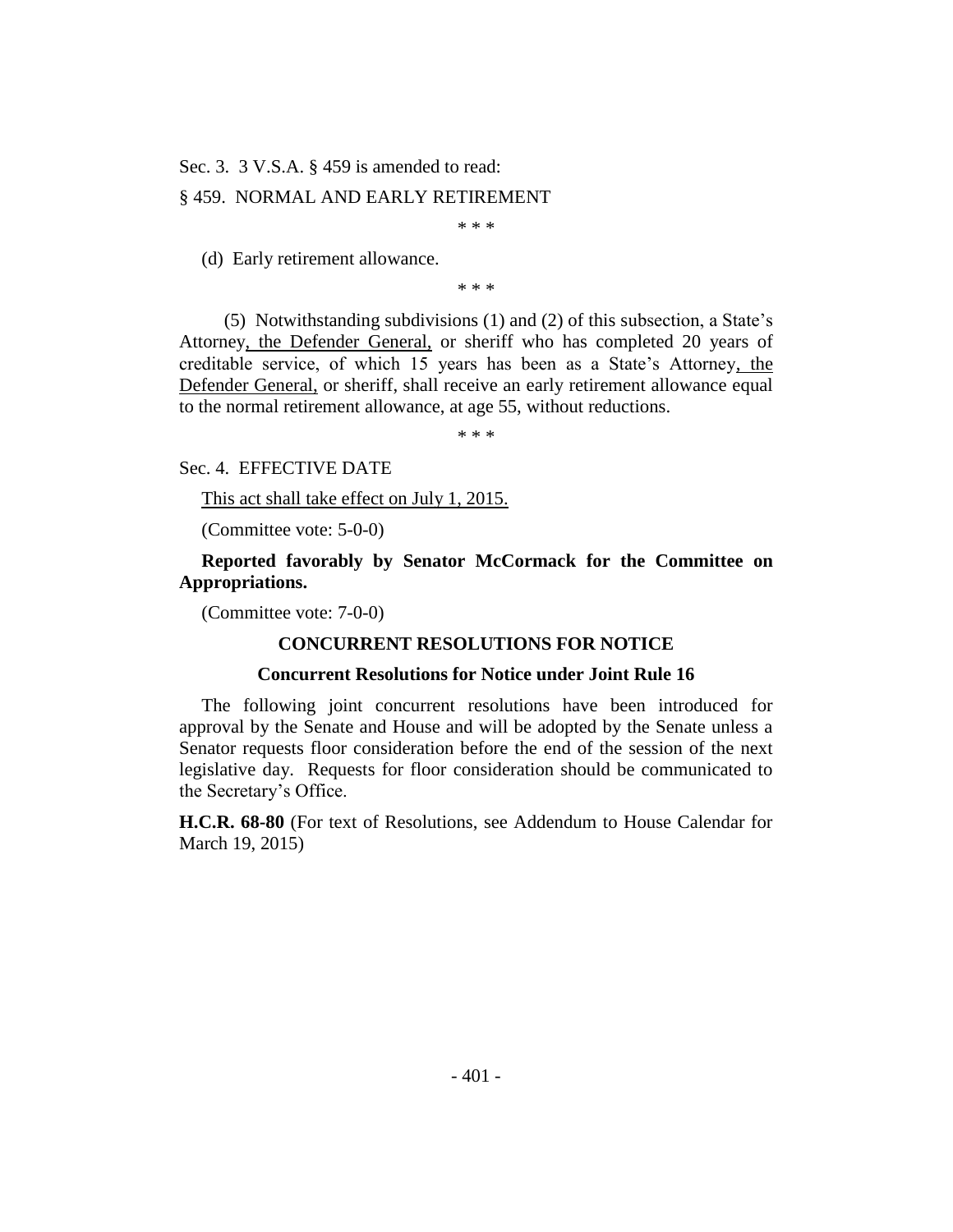## **CONFIRMATIONS**

The following appointments will be considered by the Senate, as a group, under suspension of the Rules, as moved by the President *pro tempore,* for confirmation together and without debate, by consent thereby given by the Senate. However, upon request of any senator, any appointment may be singled out and acted upon separately by the Senate, with consideration given to the report of the Committee to which the appointment was referred, and with full debate; and further, all appointments for the positions of Secretaries of Agencies, Commissioners of Departments, Judges, Magistrates, and members of the Public Service Board shall be fully and separately acted upon.

Robert Ide of Peacham – Commissioner, Department of Motor Vehicles – By Sen. Kitchel for the Committee on Transportation. (3/12/15)

Sue Minter of Waterbury Center – Secretary, Agency of Transportation – By Sen. Westman for the Committee on Transportation. (3/13/15)

William Hoser of Chester – Member of the Vermont Board of Medical Practice – By Sen. McCormack for the Committee on Health and Welfare. (3/13/15)

Sarah Flynn of Burlington – Member of the Community High School of Vermont Board – By Sen. Zuckerman for the Committee on Education. (3/13/15)

Churchill Hindes of Colchester – Member, Vermont State Colleges Board of Trustees – By Sen. Zuckerman for the Committee on Education. (3/13/15)

Michael Pieciak of Winooski – Member, Vermont State Colleges Board of Trustees – By Sen. Zuckerman for the Committee on Education. (3/13/15)

Patricia Boucher of Enosburg Falls – Member of the Parole Board – Sen. McAllister for the Committee on Institutions. (3/17/15)

#### **PUBLIC HEARINGS**

**Tuesday, March 24, 2015** – Room 11 – 6:00 P.M. – 8:00 P.M. – Re: Renewable Energy Siting – Jt. Mtg. Senate and House Committees on Natural Resources and Energy.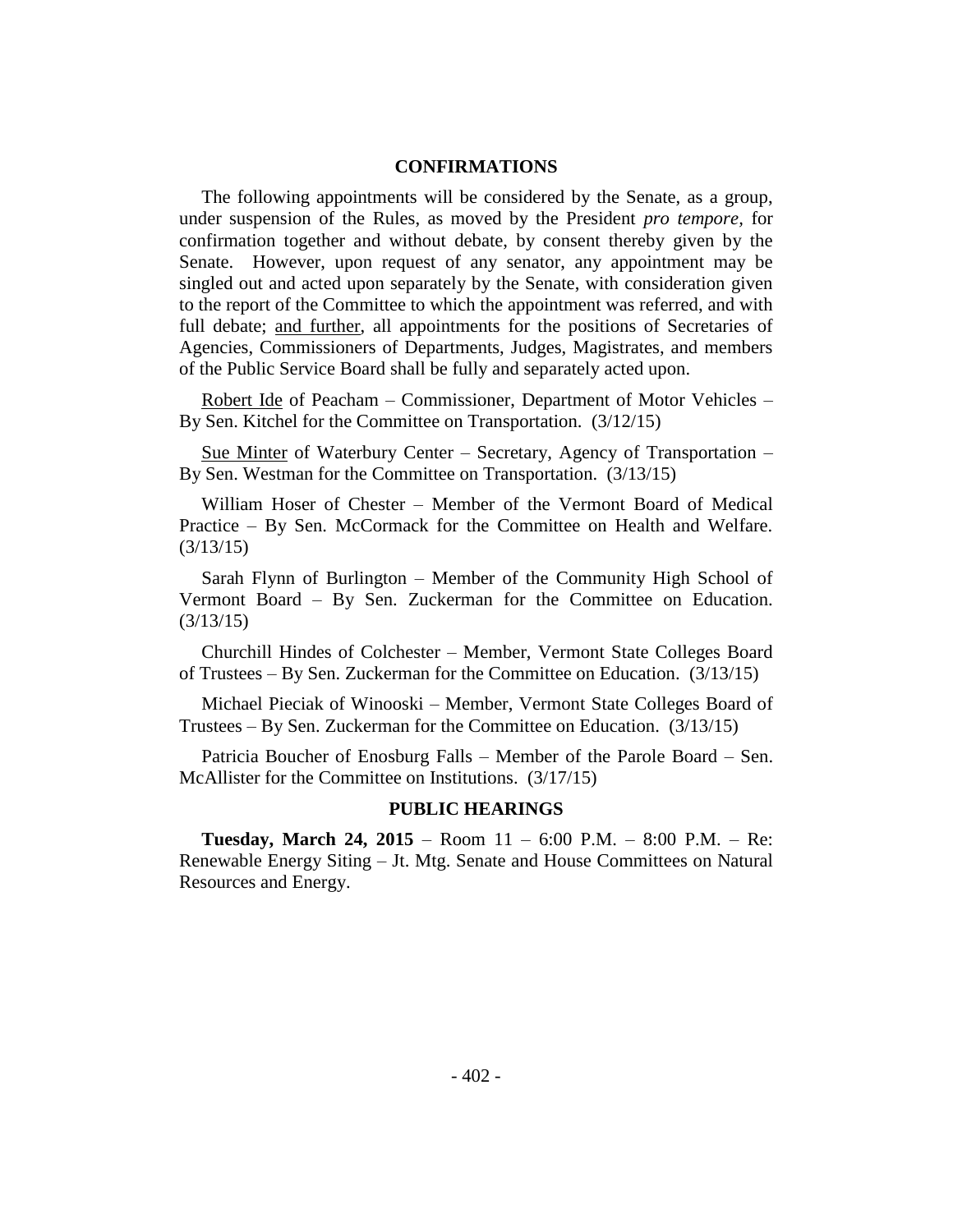## **REPORTS ON FILE**

## **Reports 2015**

Pursuant to the provisions of 2 V.S.A.  $\S20(c)$ , one (1) hard copy of the following report is on file in the office of the Secretary of the Senate. Effective January 2010, pursuant to Act No. 192, Adj. Sess. (2008) §5.005(g) some reports will automatically be sent by electronic copy only and can be found on the State of Vermont Legislative webpage.

1. Working Lands Enterprise Initiative Annual Report: Fiscal Year 2014. (Vermont Agency of Agriculture, Food and Markets) (March 2015)

## **NOTICE OF JOINT ASSEMBLY**

**Thursday, March 19, 2015 - 10:30 A.M.** – House Chamber - Retention of four Superior Court Judges and two Magistrates.

## **FOR INFORMATION ONLY**

#### **CROSSOVER DEADLINES**

The Senate Rules Committee established the following Crossover deadlines:

(1) All **Senate** bills must be reported out of the last committee of reference (including the Committees on Appropriations and Finance, except as provided below in (2) and the exceptions listed below) on or before **Friday, March 13, 2015**, and filed with the Secretary of the Senate so that they may be placed on the Calendar for Notice the next legislative day.

(2) All **Senate** bills referred pursuant to Senate Rule 31 to the Committees on Appropriations and Finance must be reported out by the last of those committees on or before **Friday, March 20, 2015**, and filed with the Secretary of the Senate so that they may be placed on the Calendar for Notice the next legislative day.

These deadlines may be waived for any bill or committee only with the consent of the Committee on Rules.

**Note**:Pursuant to Senate Rule 44A, the Senate will not act on House bills that do not meet these crossover deadlines, without the consent of the Senate Rules Committee.